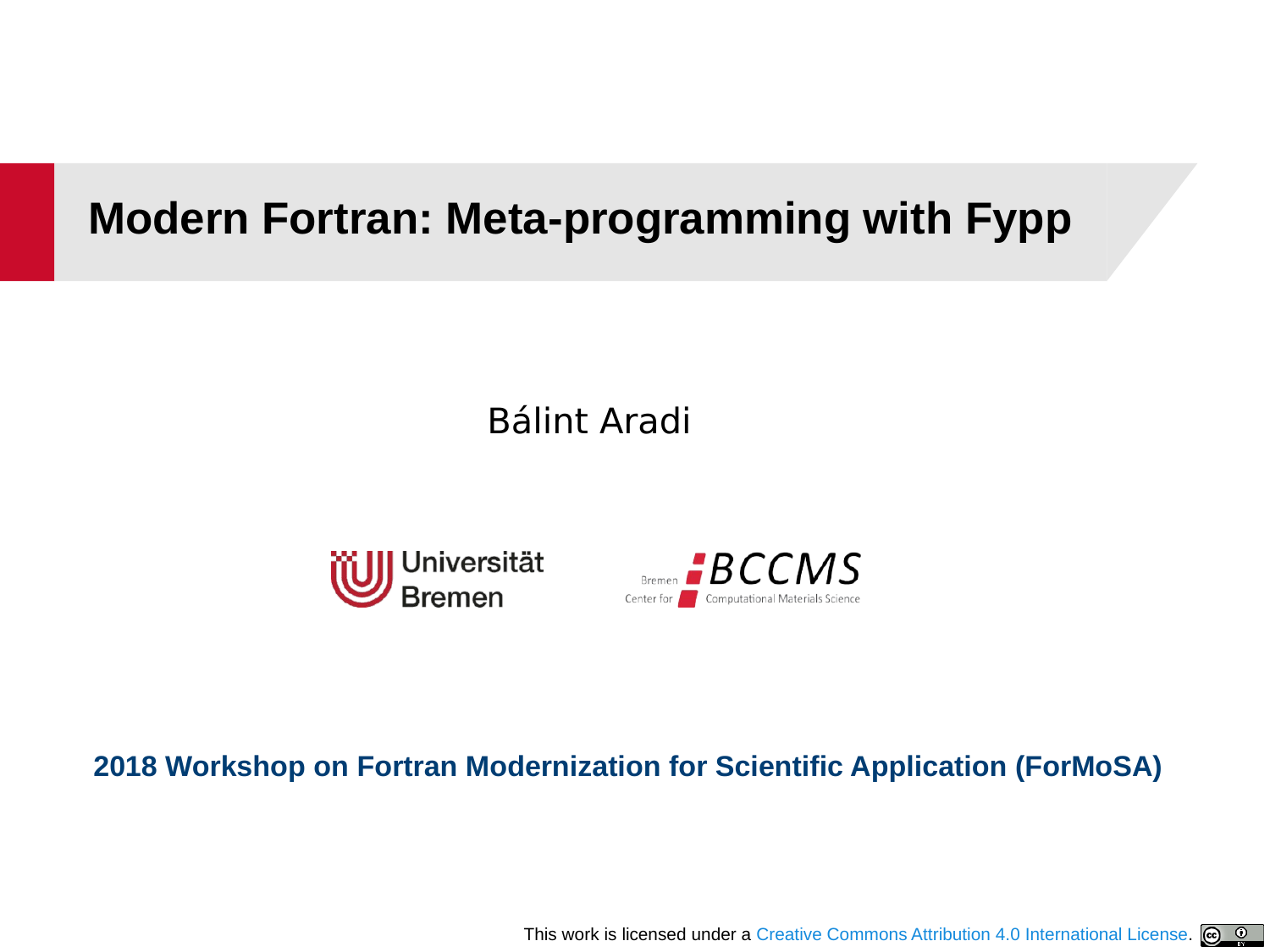### **Going beyond Fortran**

● **Meta-programming with the Fypp pre-processor**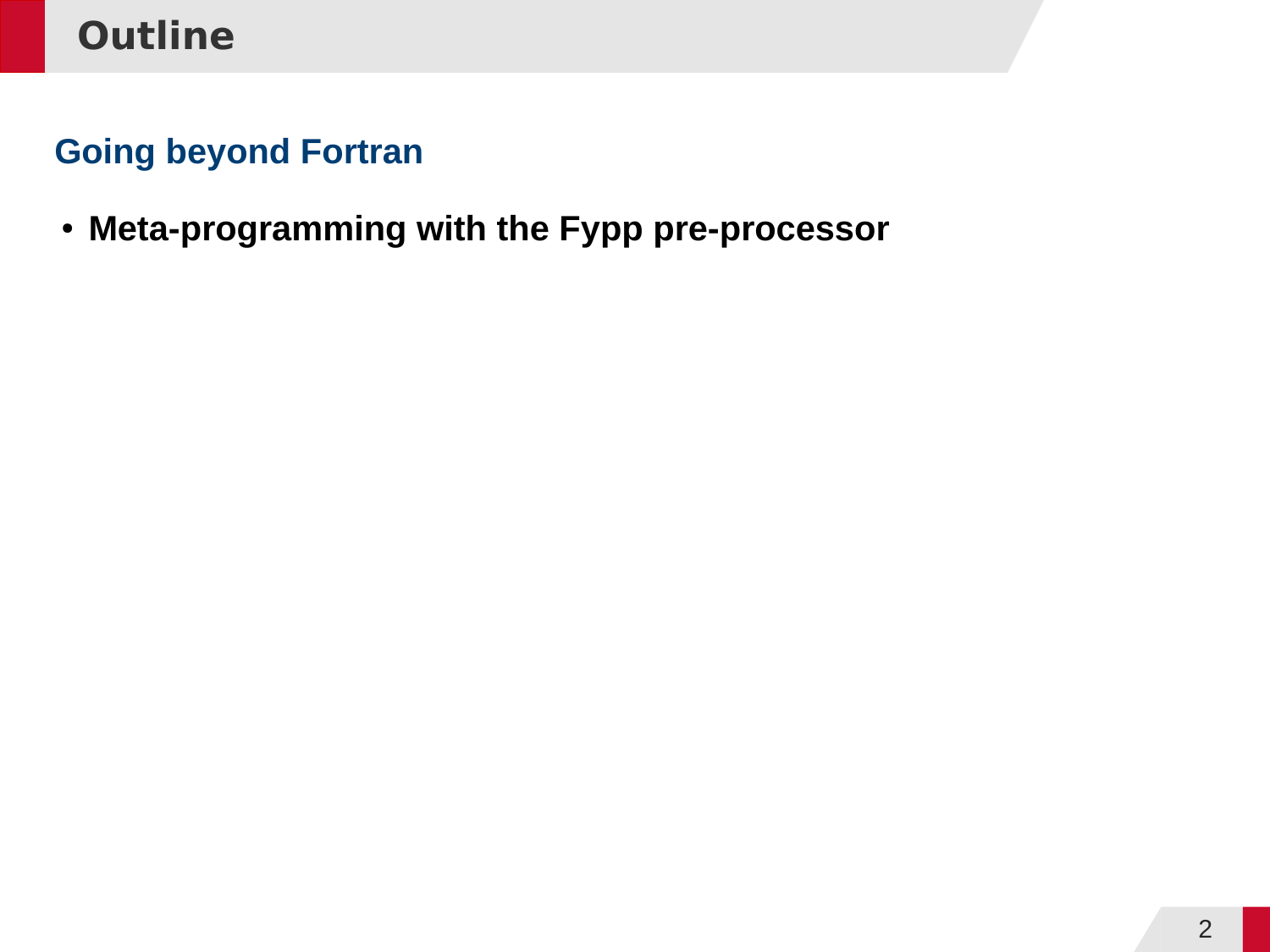## **Why is modern Fortran not enough?**

### **Fortran language still misses some important capabilities**

- Conditional compilation
- Generic programming techniques (a.k.a. templates)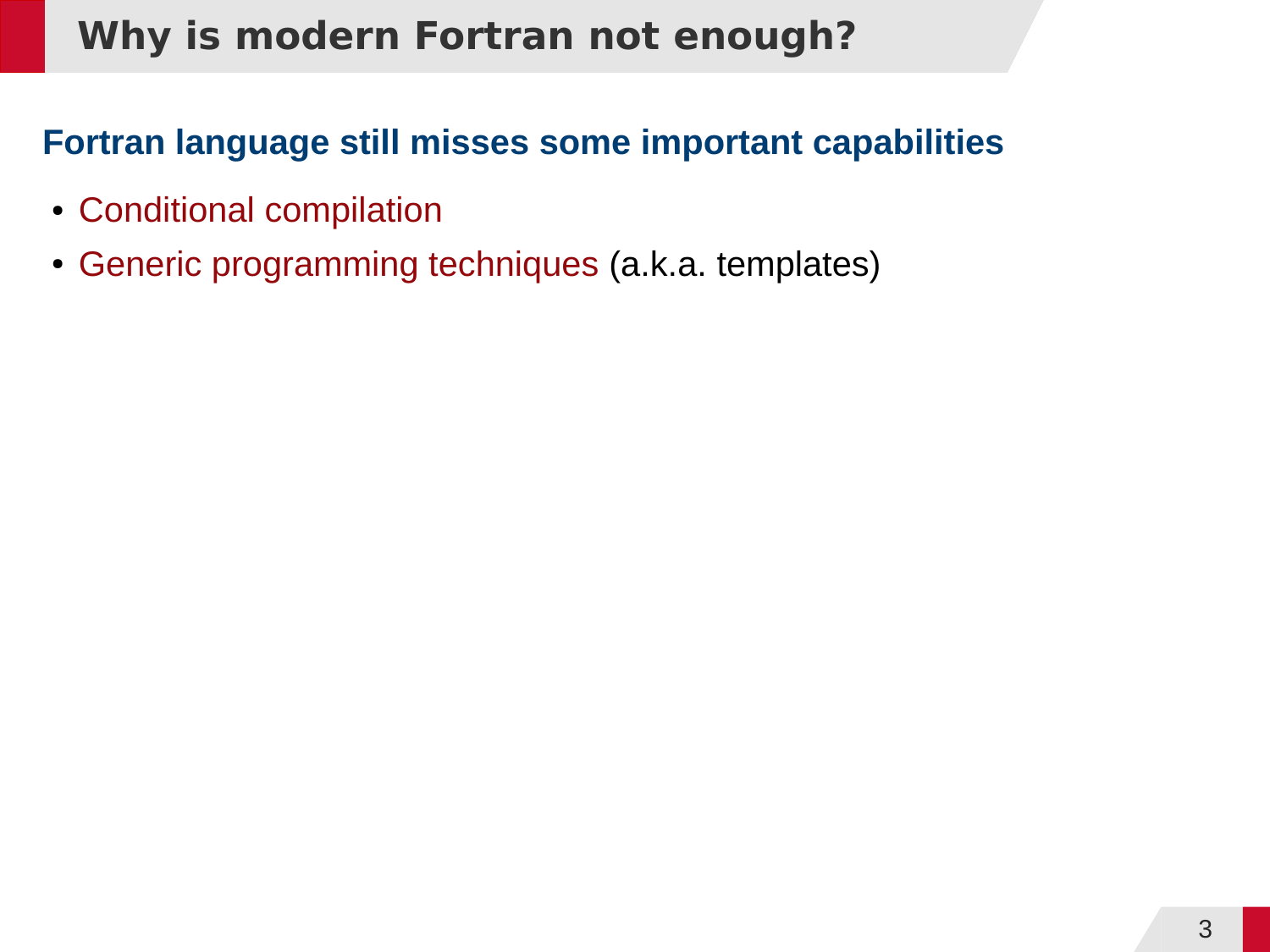## **Conditional compilation**

**Parts of the code should be compiled only under certain conditions**

● **Optional external libraries** (e.g. mathematical libraries ...)

```
subroutine solve(aa, bb)
   ! Hand coded algorithm
   …
end subroutine solve
Lapack is not present during build Lapack is present during build
```
…

subroutine solve(aa, bb) ! Invoke LAPACK routine call dgesv(aa, bb, …) end subroutine solve

● **Different build types** (e.g. debug vs. production, serial vs. MPI-parallel)

```
subroutine solve(aa, bb)
! Make consistency checks
…
  Do actual algorithm
                                  subroutine solve(aa, bb)
                                  ! Do actual algorithm
                                  …
Debug build (include consistency checks) Discard expensive checks
```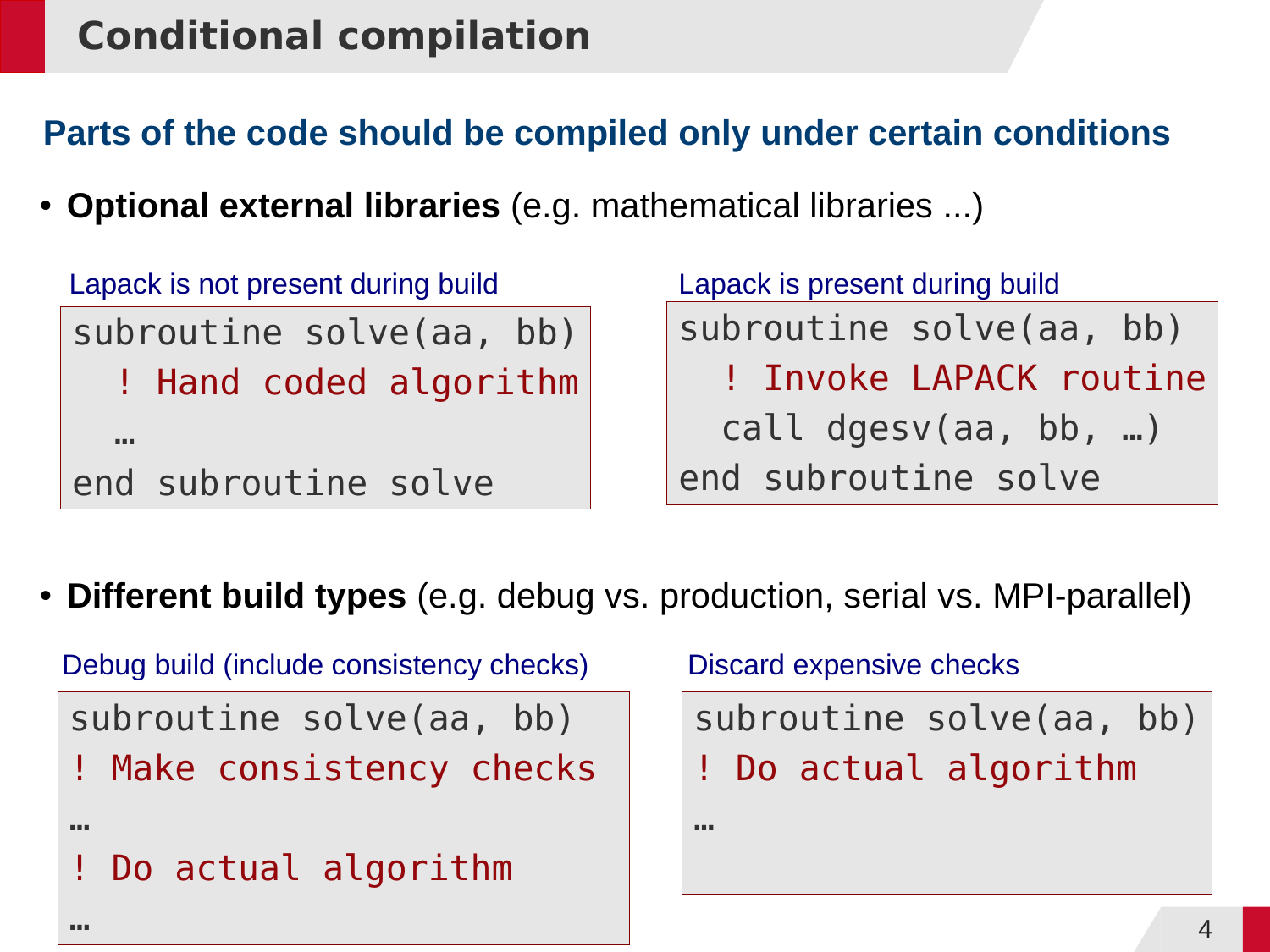# **Alternative to conditional compilation**

- You handle optional components on the Fortran level
- Define **stub functions** / **data types** if optional component is not present
- Link those functions / modules to your application, so that routine names can be resolved by the linker (although they should be never called)

| subroutine solve(aa, bb) | subroutine dgesv(aa, bb, )                                           |                                       |
|--------------------------|----------------------------------------------------------------------|---------------------------------------|
| if (hasLapack) then      | write(error unit, $*$ ) &                                            |                                       |
| call dgesv(aa, bb, )     | & 'Internal error: &<br>& dgesv called despite&<br>& missing LAPACK' |                                       |
| else                     |                                                                      |                                       |
| ! Do hand coded way      |                                                                      |                                       |
| end subroutine solve     | stop                                                                 | <b>Stub function</b><br>used if built |
|                          | end subroutine solve                                                 | without LAPACK                        |

### **Disadvantages:**

- Mistakes in code-flow detected during **run-time**
- Tedious if optional component provides **many routines**
- Tedious if optional component provides **complex data types** (evtl. with type bound procedures)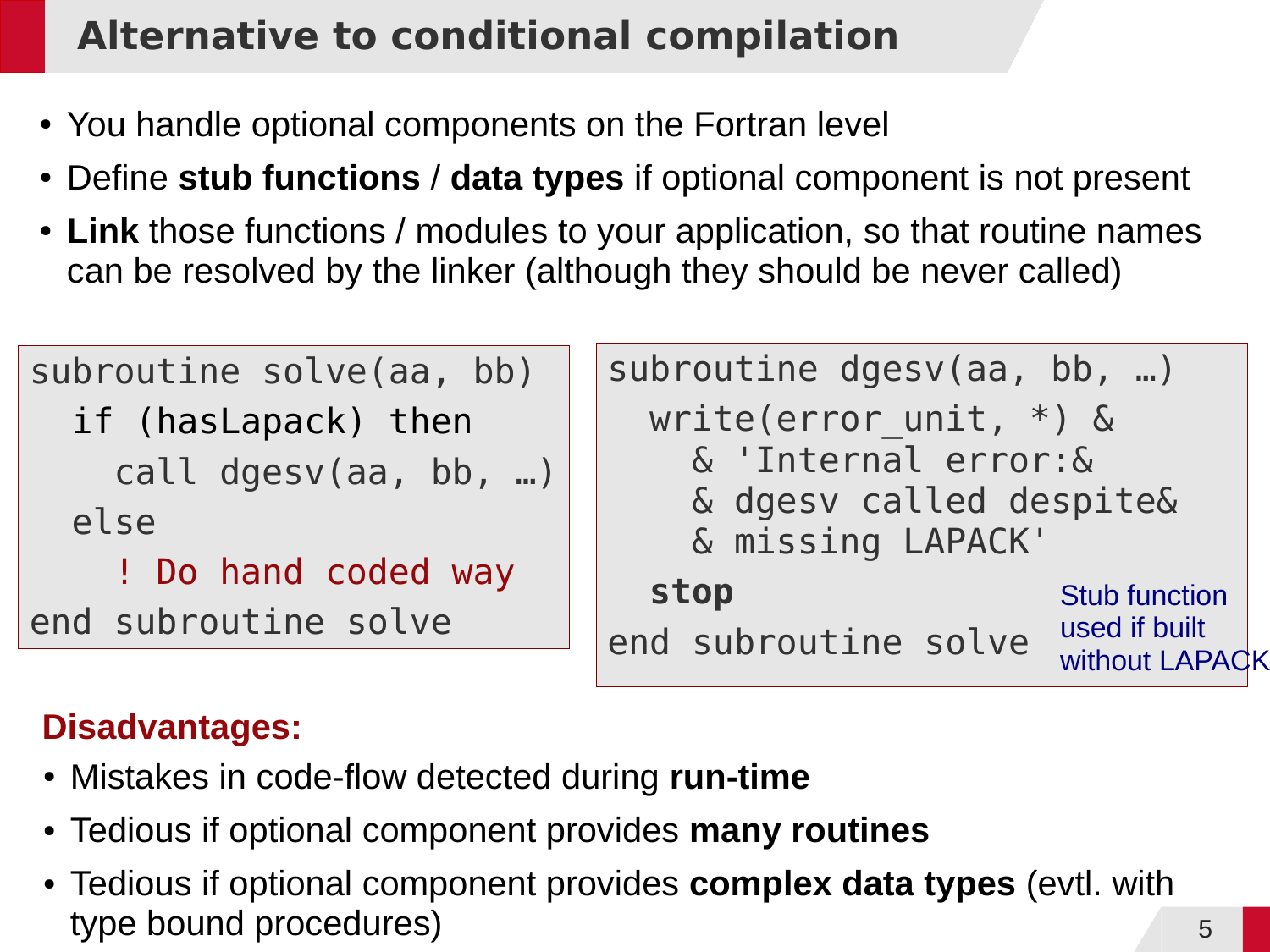## **Conditional compilation tools**

### **CoCo (Conditional Compilation)**

- It **was** part of the Fortran standard, but has been officially withdrawn
- [Open source \(GPL\) implementation \(in Fortran!\)](http://daniellnagle.com/coco.html) exists
- Uses Fortran-like preprocessor language with **??** as prefix

```
?? logical, parameter :: has_intrinsic_module = .false.
program hello_world
?? if (has_intrinsic_module) then
use, intrinsic :: iso fortran env, only: output unit
write (unit=output unit, fmt= *) 'Hello, world!'
?? else
write (unit= *, fmt= *) 'Hello, world!'
?? endif
end program hello_world
```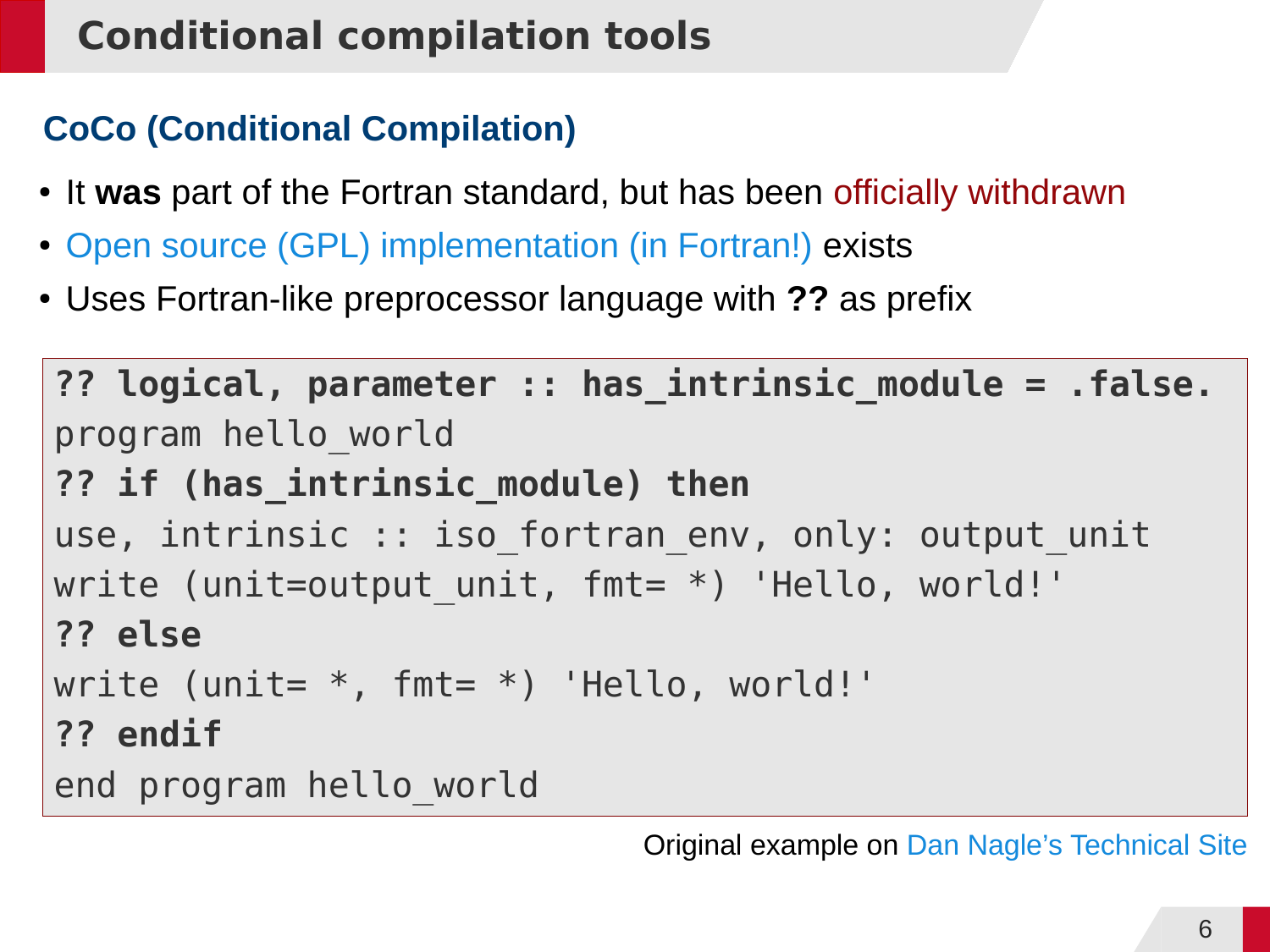# **Conditional compilation tools**

### **C-preprocessor: cpp**

- Using (abusing) the **pre-processor of the C / C++ languages**
- It may misinterprete language constructs if not used carfully (e.g. character concatenation operator  $\ell$  is a comment in C++)
- Output may not be 100% Fortran compatible (e.g. line length)

### **Fortranized C-preprocessor: fpp**

- Same syntax as cpp but (mostly) without  $C/C++$  artifacts
- Bundled (in some form) with most compilers (GNU, Intel, NAG, ...)
- Used by most many Fortran projects (either fpp or raw cpp)

```
#ifdef WITH_EXTERNAL_LIBRARY
call external library function()
#else
call hand code version()
#endif
```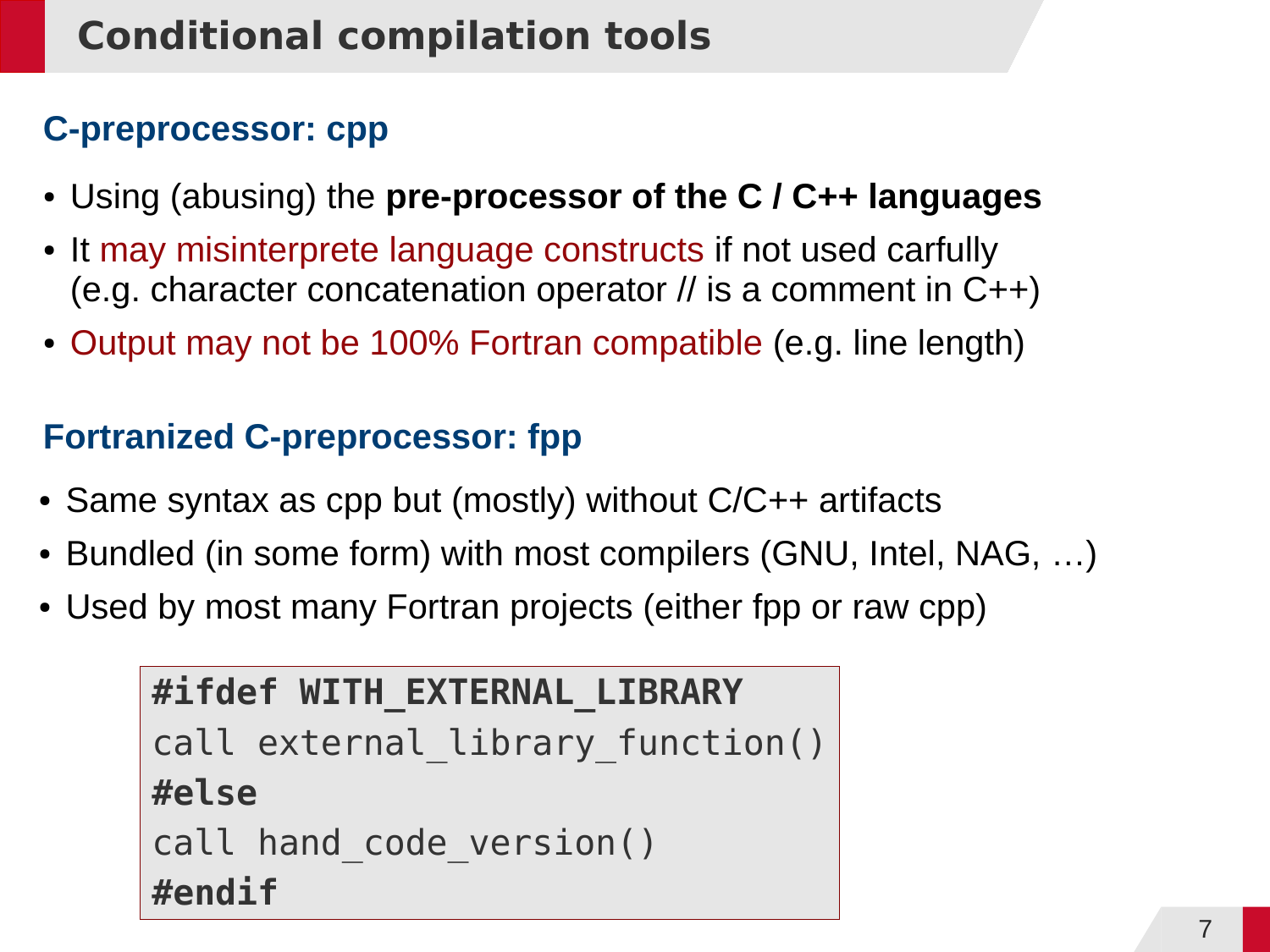## **Conditional compilation tools**

#### **Various open-source Fortran pre-processors**

- f90ppr, Forpedo, Fpx3, PyF95++, PreForM.py, Fypp, ufpp, ...
- See the [Preprocessor page](http://fortranwiki.org/fortran/show/Preprocessors) of the [Fortran Wiki](http://fortranwiki.org/fortran/show/HomePage) for some details
- Implemented in various languages, mostly Fortran and Python
- Their functionality and syntax differ (some of them cpp compatible, though)
- Level of documentation and support vary on a very broad scale

- **Q** Which pre-processor should I use for my Modern Fortran project?
- **A1 None**, just stick to the Fortran standard (**the safe bet**)
- **A2** If you need **conditional compilation only**, take **fpp** as it is used by the majority of the Fortran projects (**principle of least surprise**)
- **A3** At some point, you may need **meta-programming** capabilities, so let's investigate further …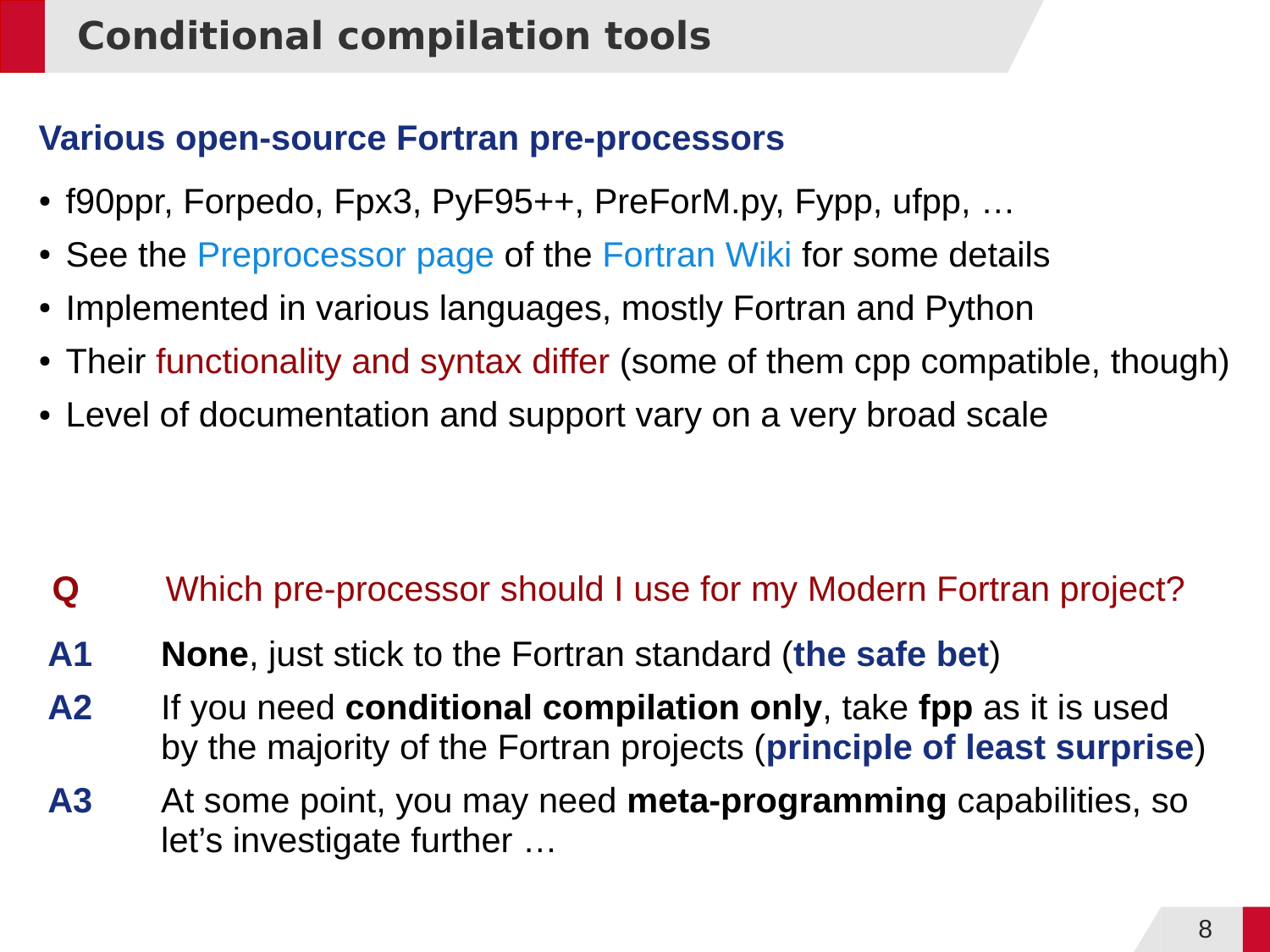### **Meta-programming**

#### **Fortran "enriched / degraded" with additional language constructs**

- Code is not valid Fortran any more
- **Pre-processor** must be invoked before the compilation in order to transform the code into standard conforming Fortran code
- Strictly speaking: conditional compilation is alredy meta-programming
- Other languages (e.g. C++) provide standardized built-int tools (e.g. C++ templates)
- **Q** Do I really need this meta-mambo-jumbo for my Fortran project?
- **A1 No!** Already Fortran 77 offered all features a scientist / engineer ever needs. Everything since then just made Fortran more complicated and error prone without gaining anything...
- **A2 Yes**, you do! Let's **investigate a trivial example** (**proof of concept**)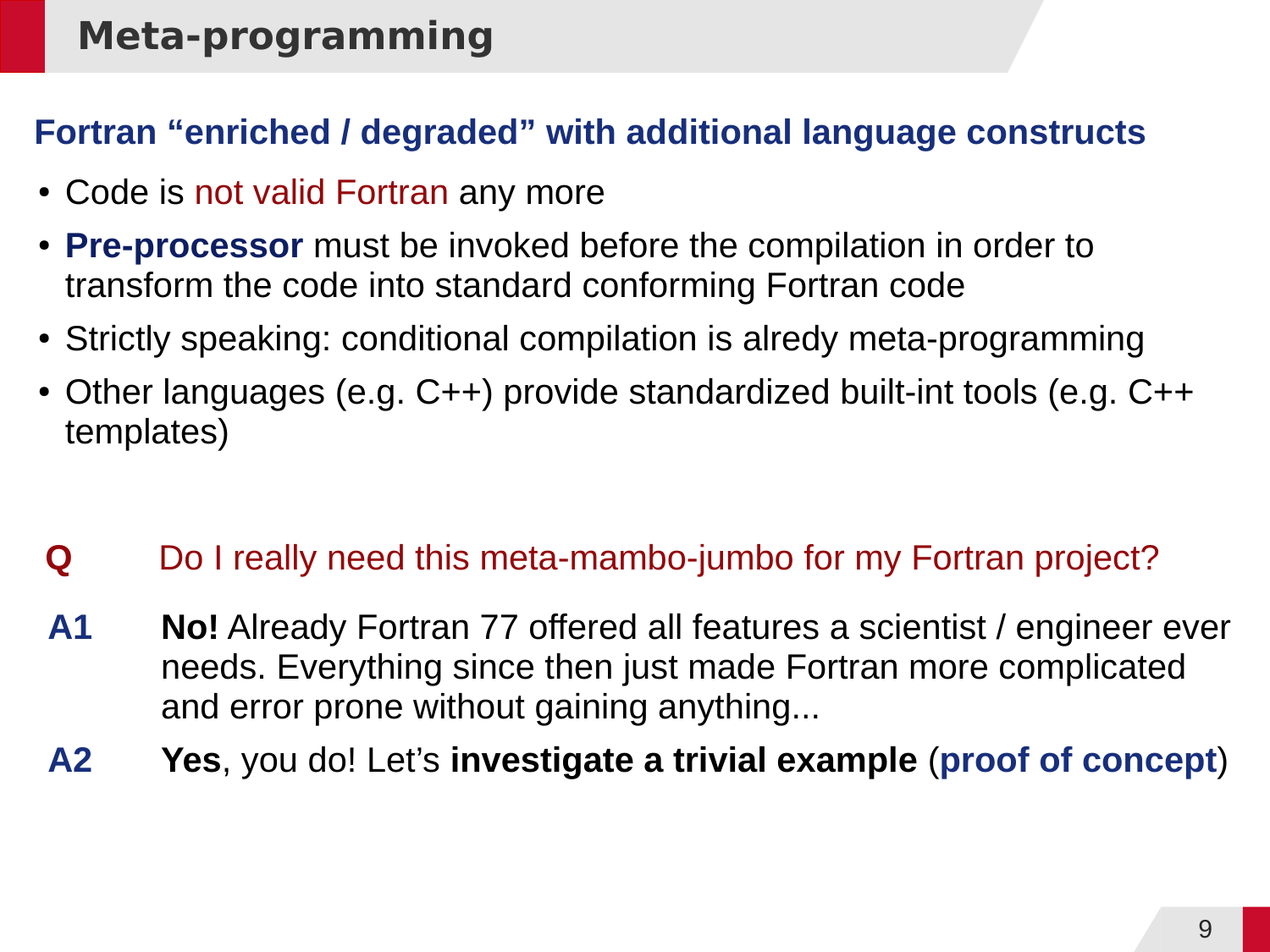## **A trivial meta-programming task**

#### **Swap the content of two variables of the same type, rank and shape**

| integer, rank 0 version                        | real, rank 0 version                   |
|------------------------------------------------|----------------------------------------|
| subroutine swap(aa, bb)                        | subroutine swap(aa, bb)                |
| $integer,$ intent(inout) $\&$<br>$\&$ : aa, bb | real, $intent(inout)$<br>$\&$ : aa, bb |
| integer, allocatable :: cc                     | real, allocatable :: cc                |
| $cc = aa$                                      | $cc = aa$                              |
| $aa = bb$                                      | $aa = bb$                              |
| $bb = cc$                                      | $bb = cc$                              |
|                                                |                                        |
| end subroutine swap                            | end subroutine swap                    |

#### Any striking similarities between the two versions?

● Algorithms exactly the same, **only data type changes**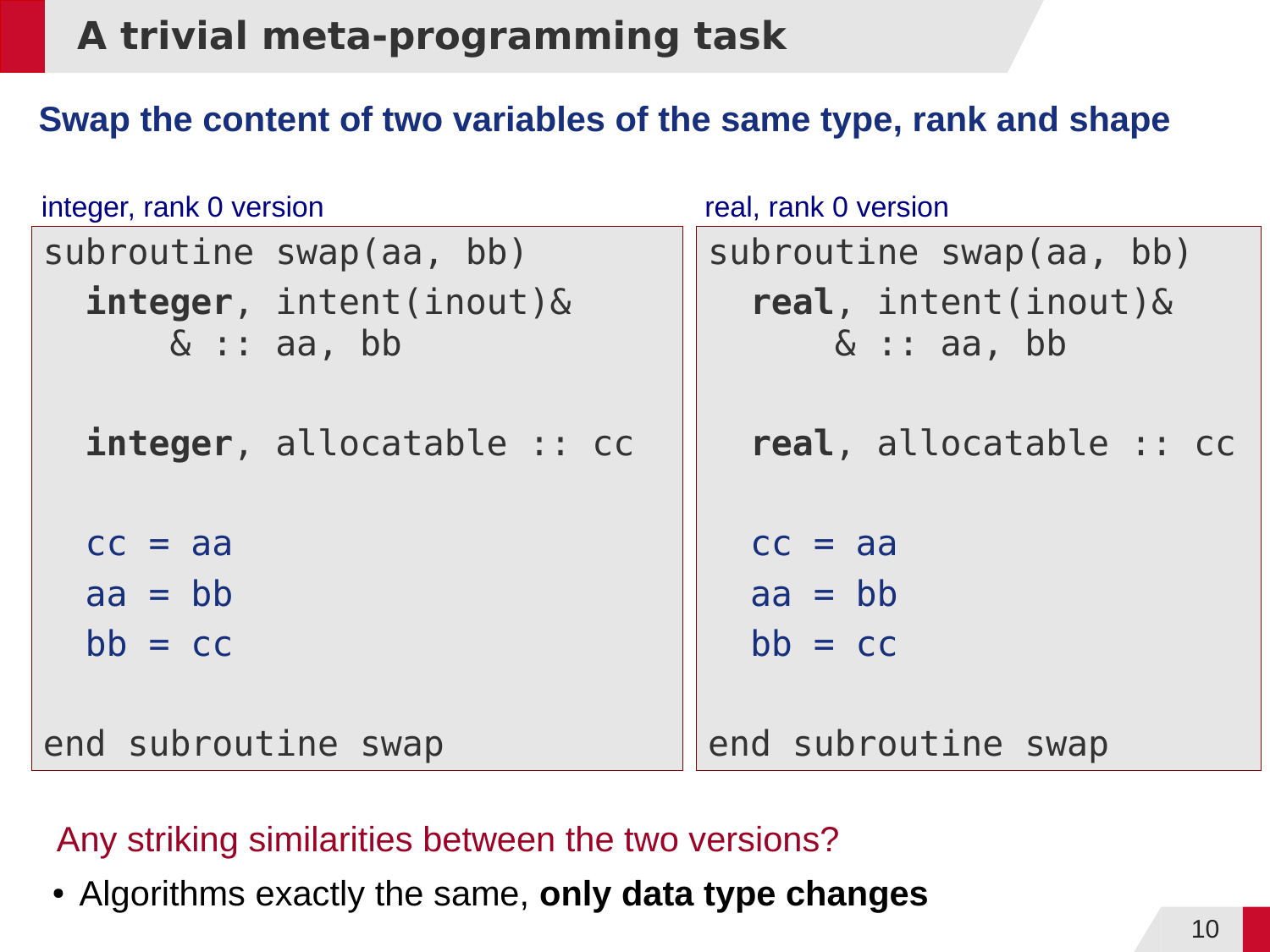## **A trivial meta-programming task**

• Exactly the same algorithm also works for multi-dimensional arrays (Fortran rocks!)

```
real, rank 2 version
```

```
subroutine swap(aa, bb)
   real, intent(inout) :: aa(:,:), bb(:,:)
   real, allocatable :: cc(:,:)
  cc = aaaa = bbbb = ccend subroutine swap
```
● Again **only data type (and rank) changed**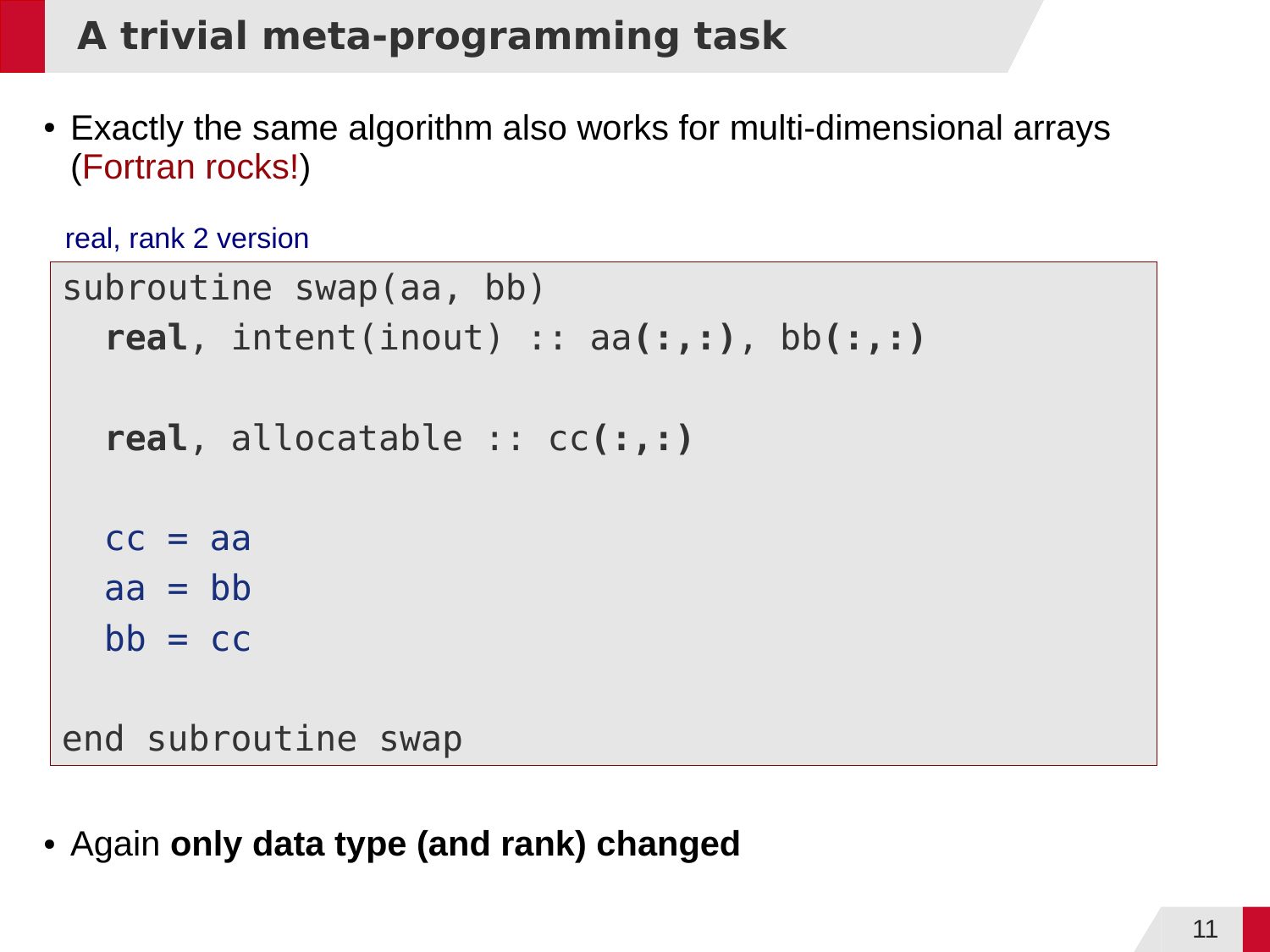# **A trivial meta-programming task**

• Abitrary derived types (or any arrays thereof) should be no problem either

```
subroutine swap(aa, bb)
   type(MyType), intent(inout) :: aa, bb
   type(MyType), allocatable :: cc
  cc = aaaa = bbbb = ccend subroutine swap
derived type, rank 0 version
```
- $\bullet$  And so on and so on  $\dots$
- It would be nice, if we had not to repeat the same code again and again (**avoiding code duplication**)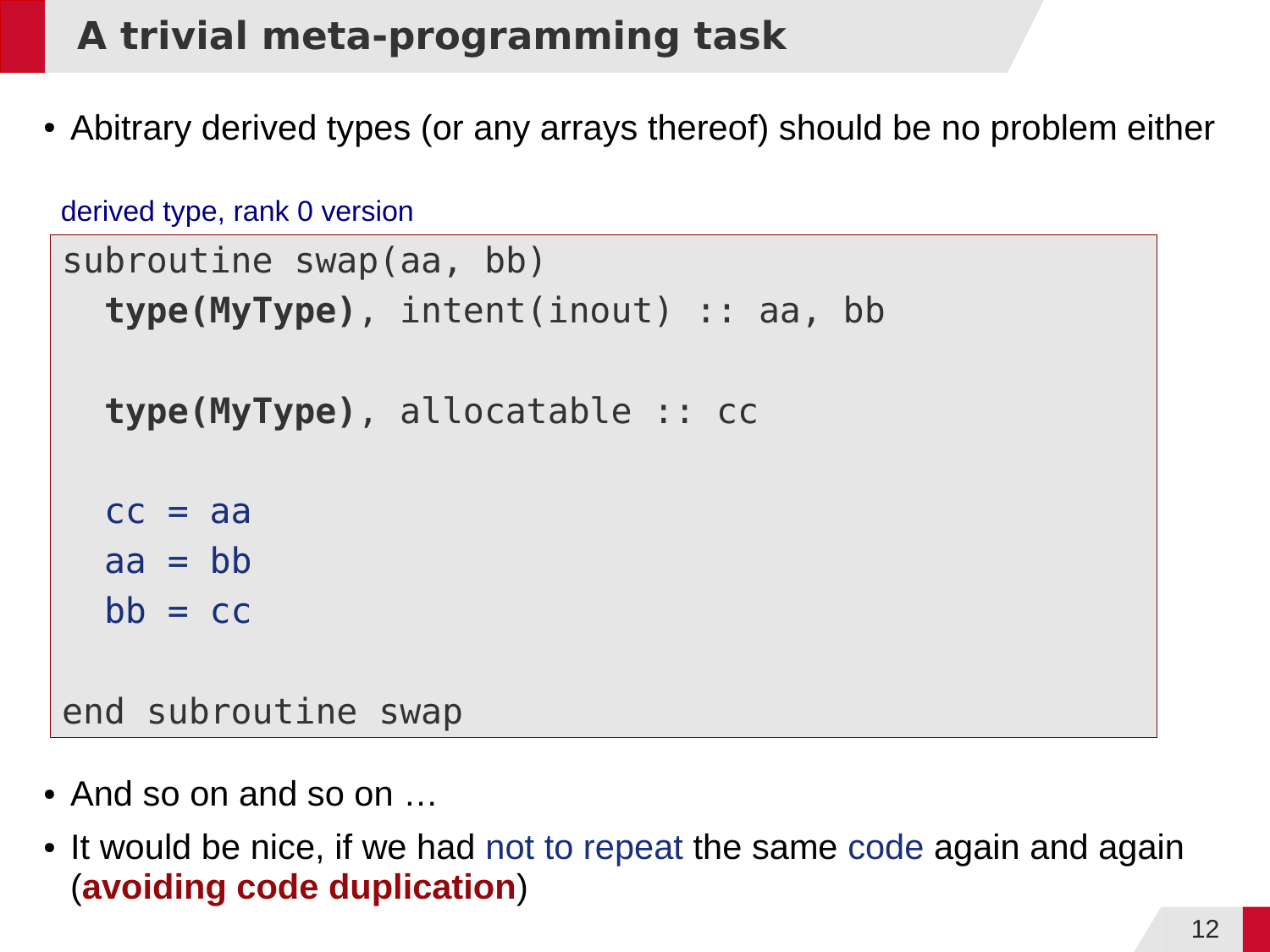### **Meta-programming in Fortran**

#### **Why not just repeat the code with all it types it is needed for?**

#### ● **Error-prone**

→ *Are you sure you fixed the recent bug in all 27 duplicates in your code?*

• Painfully **complicated to share** with others (when coding open source it's all about **sharing & colaborating**)

In order to use our generic library in your code, you have to carry out the following steps:

- 1. copy the interesting parts of the library into your code
- 2. find and replace all relevant types (marked by special markers) with the type you want to use it for.

You will have to **repeat** the procedure for every type you need and **every time you download an updated version** of the library.

We wish you good luck and a lot of fun!

The Code Repeaters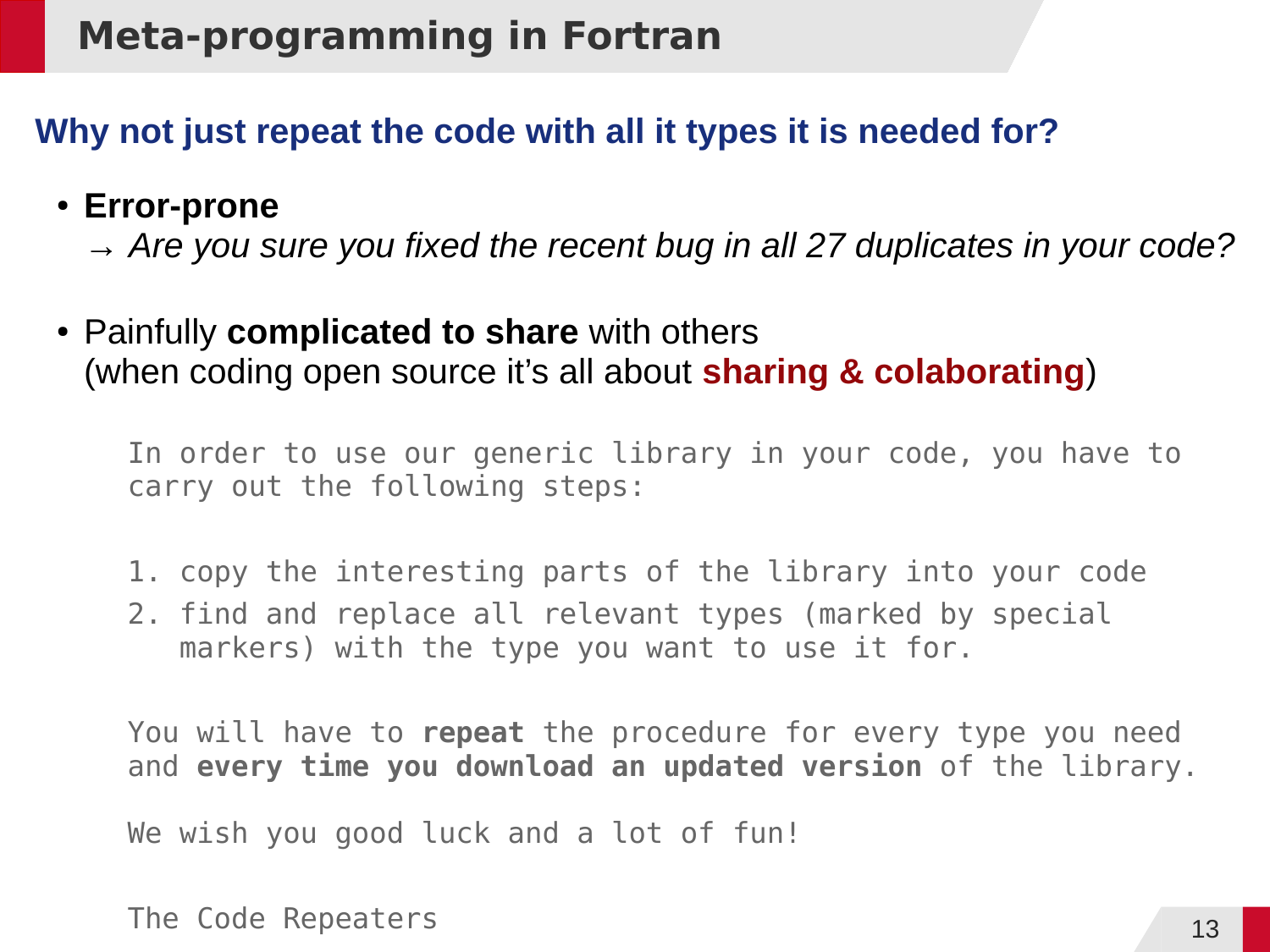### **Meta-programming in Fortran**

### **The (standard conforming!) trick with include**

- Generic routines act on an **undefined type with given name**
- In the specific implementation the **type** with the given name is **defined**  first, then the **generic routines** are **included**.

```
subroutine swap(aa, bb)
   type(MyType), … :: aa, bb
   type(MyType), … :: cc
 …
end subroutine swap
generic.inc
```

```
specific.f90
```

```
type :: MyType
 …
end type MyType
…
include 'generic.inc'
…
```
### **Some disadvantages:**

- The generic file is not self-contained (can not be compiled on its own)
- Only works with derived types, not with intrinsic types (integer, real, ...)
- Generic file must contain a separate implementation for each rank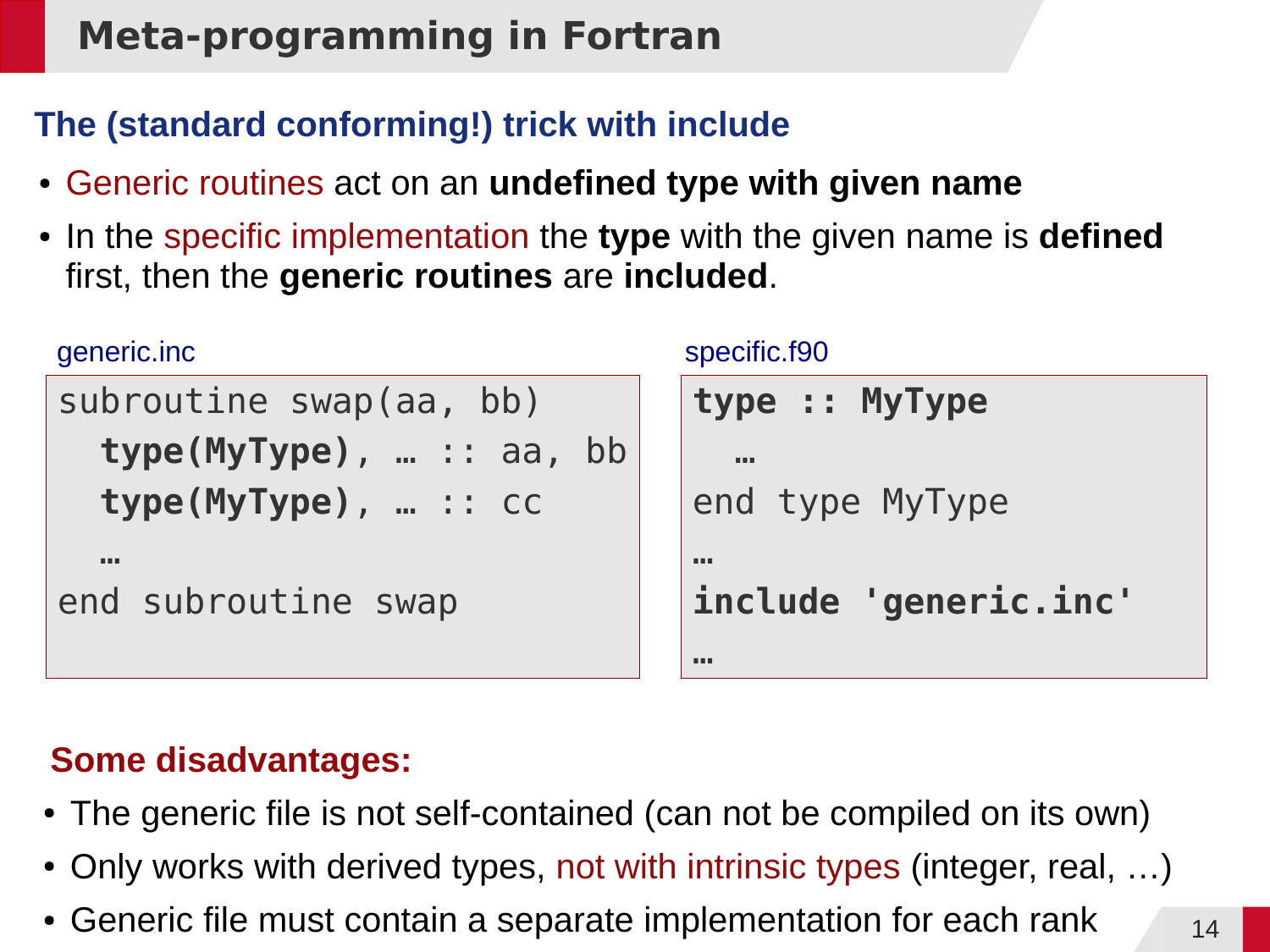#### **Using a pre-processor**

- Define a **macro** which contains the **generic implementation** with the type, rank, etc. as variables
- In the **specific implementation** expand the macro with the specific type name, rank, etc.
- Pass also all extra information needed to create the specific implementation via macro arguments (or pre-processor) variables

### **Which preprocessor ?**

- Theoretically most pre-processors (even fpp / cpp) can be used
- I think, **Fypp** can solve it more elegant and compact than the others
- Especially the code still looks quite pretty and clean after it had been pre-processed (easy to debug the specific implementation)

**NOTE: Do not believe me!** Being the main author of Fypp, I may be biased a lot. Try the examples and the exercises with both, Fypp and your favorite pre-processor and judge yourself.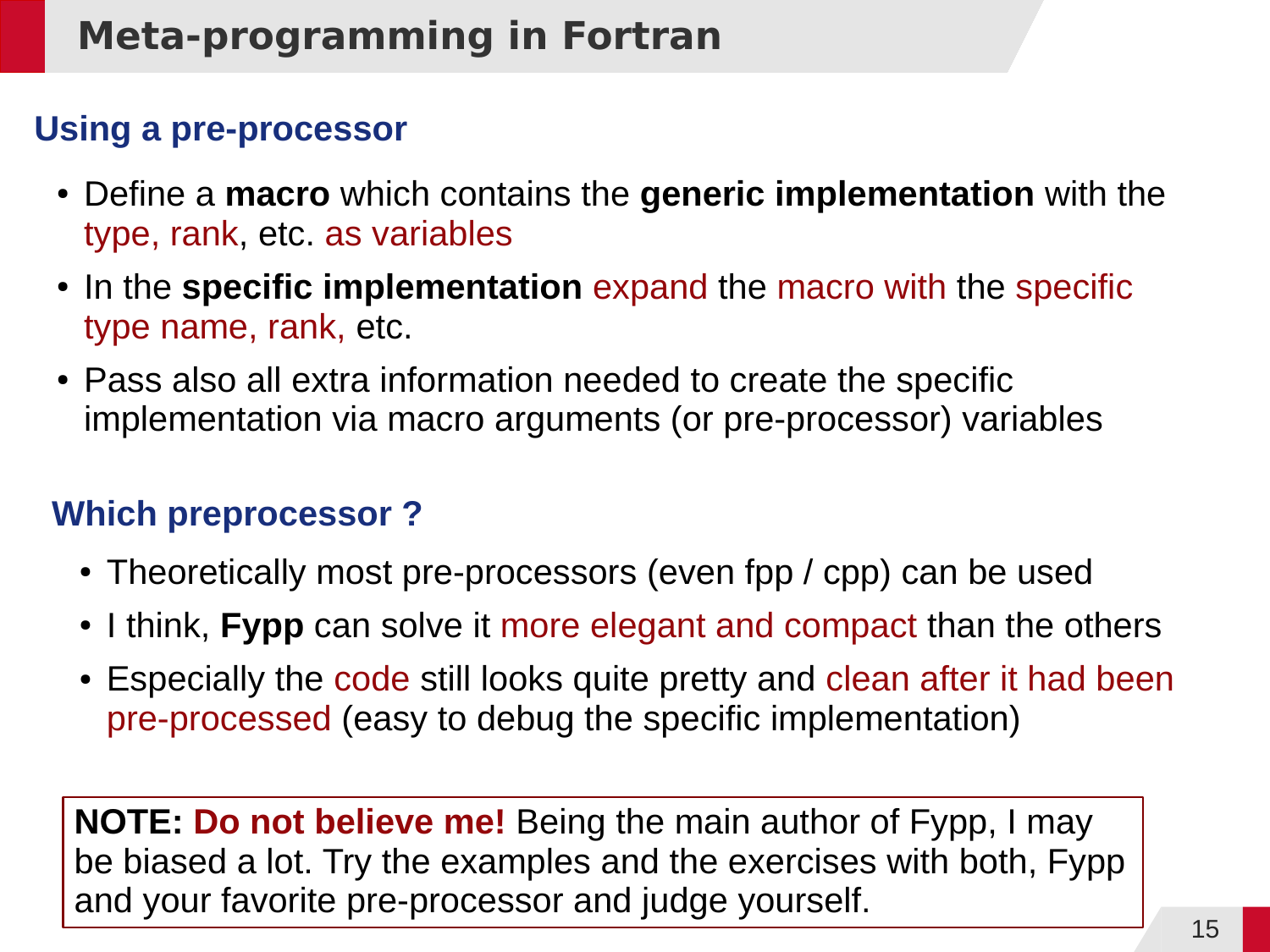# **The Fypp-preprocessor**

### **General design principles**

- **Simple**, easy to use pre-processor
- Emphasis on **robustness and neat integration** into Fortran developing toolchains and workflows.
- Avoid to create yet another mini-language for expression evaluation
	- → **Use Python expressions**
- Make it **easy to incorporate** it in your project
	- $\rightarrow$  One file only (just bundle this file with your project to avoid having Fypp as prerequisite)
- Break compatibility with the C-preprocessor (no reason to replicate all issues one gets when using cpp / fpp with Fortran), but look nevertheless similar to enable a quick learning curve.
- **Minimalistic on features**
	- $\rightarrow$  It should not tempt you to do something with Fypp which can be done in Fortran with reasonable efforts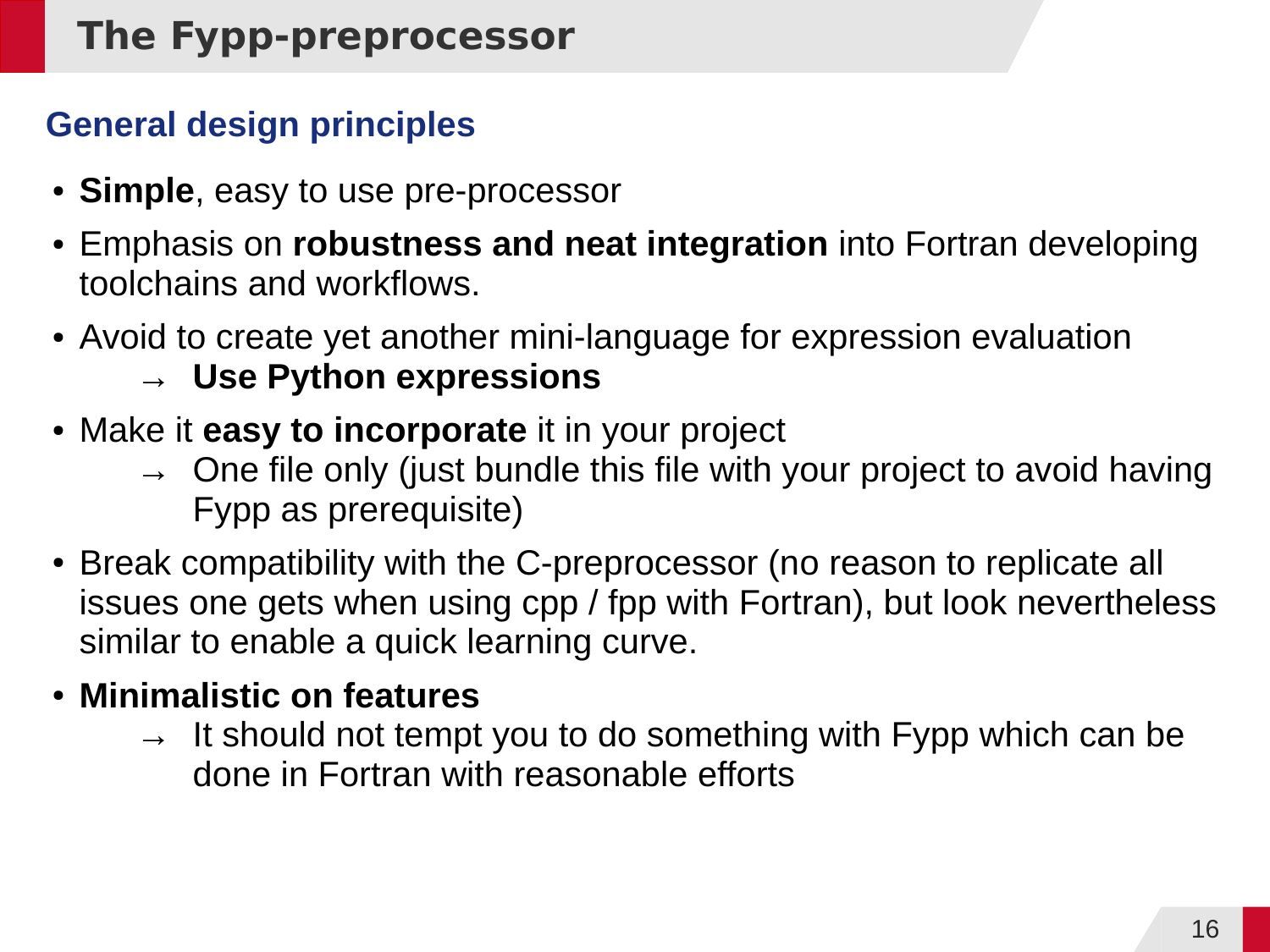#### **Definition, evaluation and removal of variables**

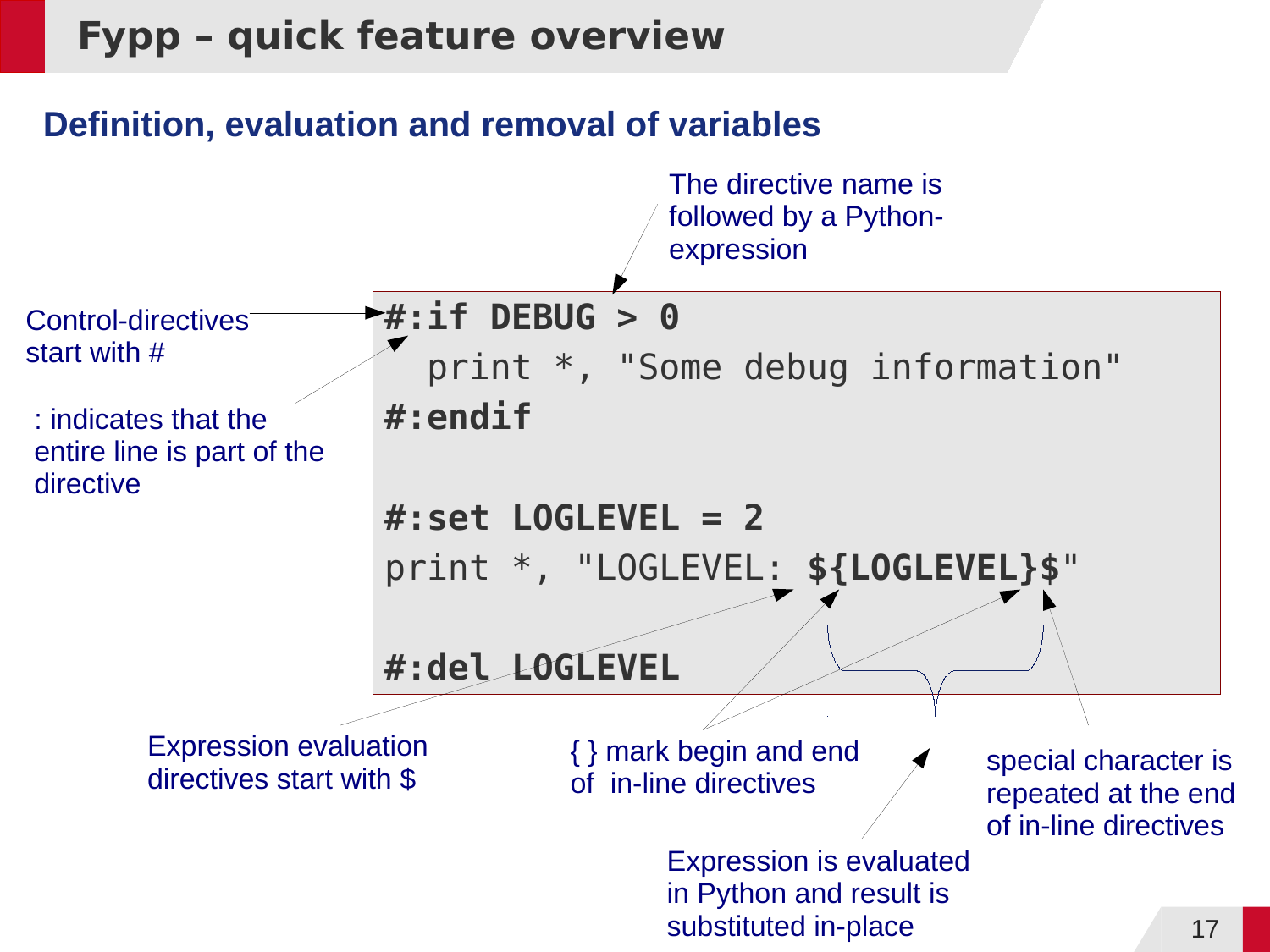#### **Macro definitions and macro calls**

• Defines a parameterized text block, which can be inserted

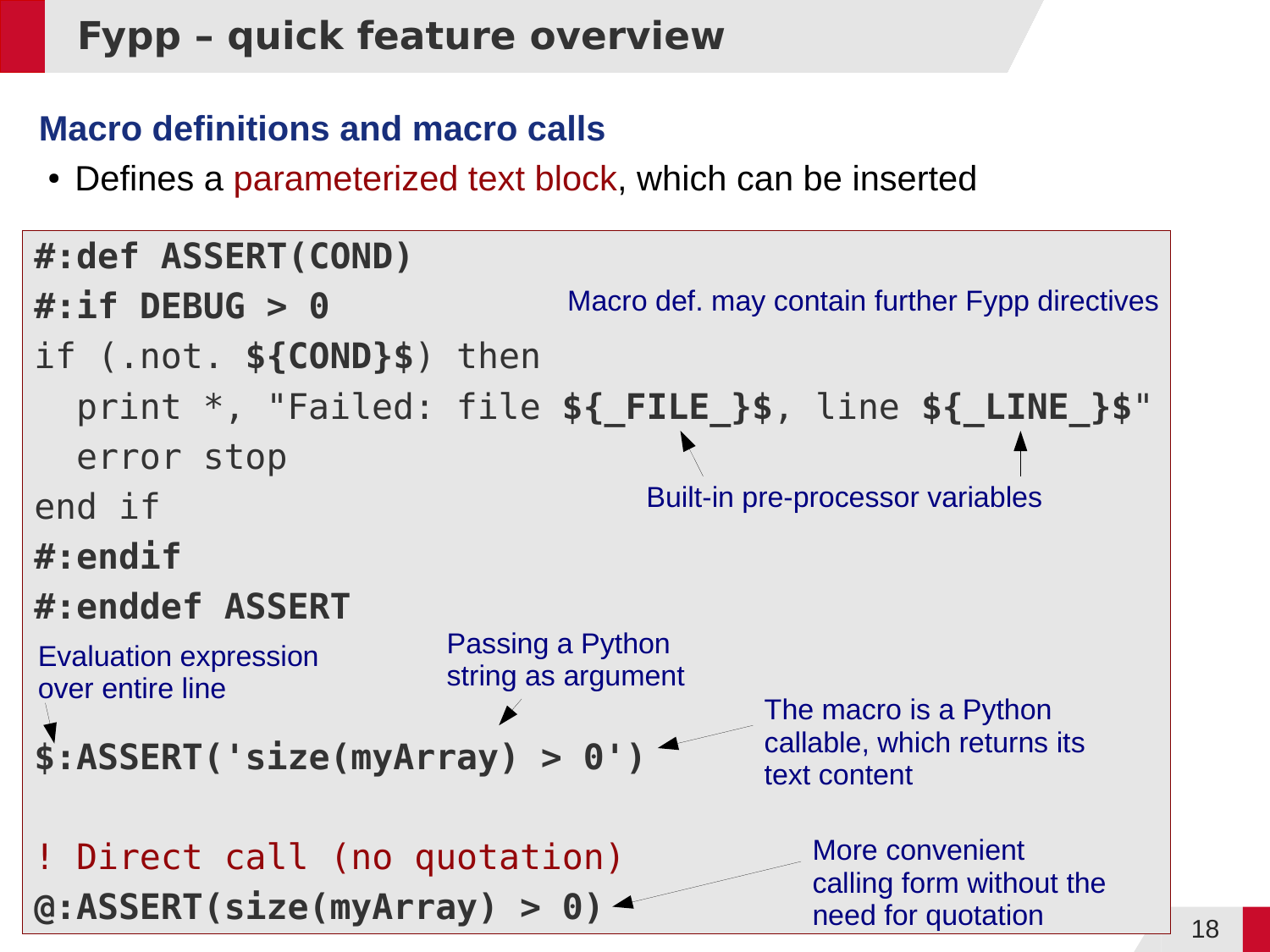

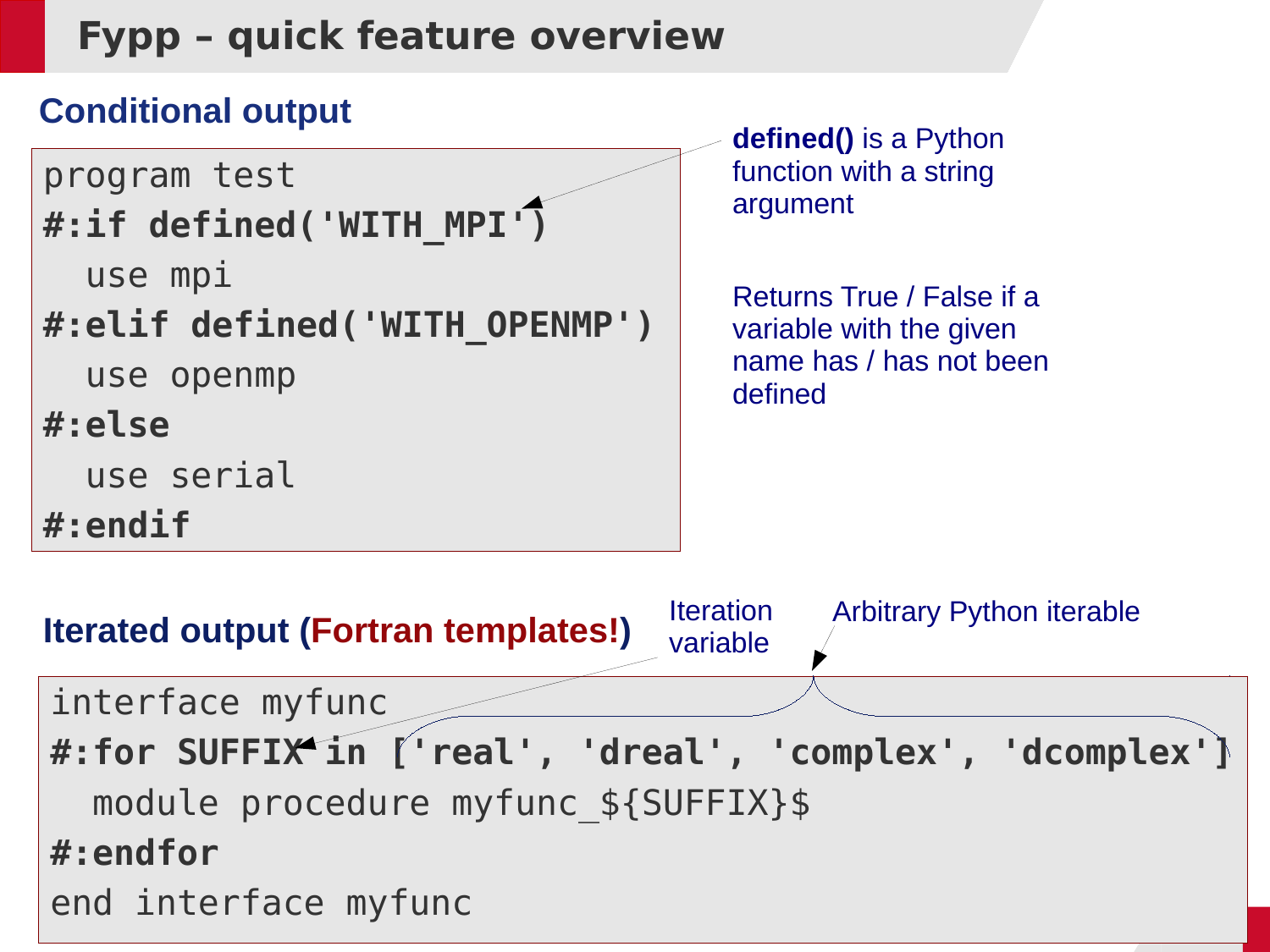#### **Insertion of arbitrary Python expression**

character(\*), parameter :: comp date =  $&$ & "**\${time.strftime('%Y-%m-%d')}\$**"

**Note:** The module must be imported with the command line option **-m**

#### **Inclusion of files during pre-processing**

**#:include "macrodefs.fypp"**

#### **Fortran-style continutation lines in pre-processor directives**

**#:if var1 > var2 & & or var2 > var4** print \*, "Doing something here" **#:endif**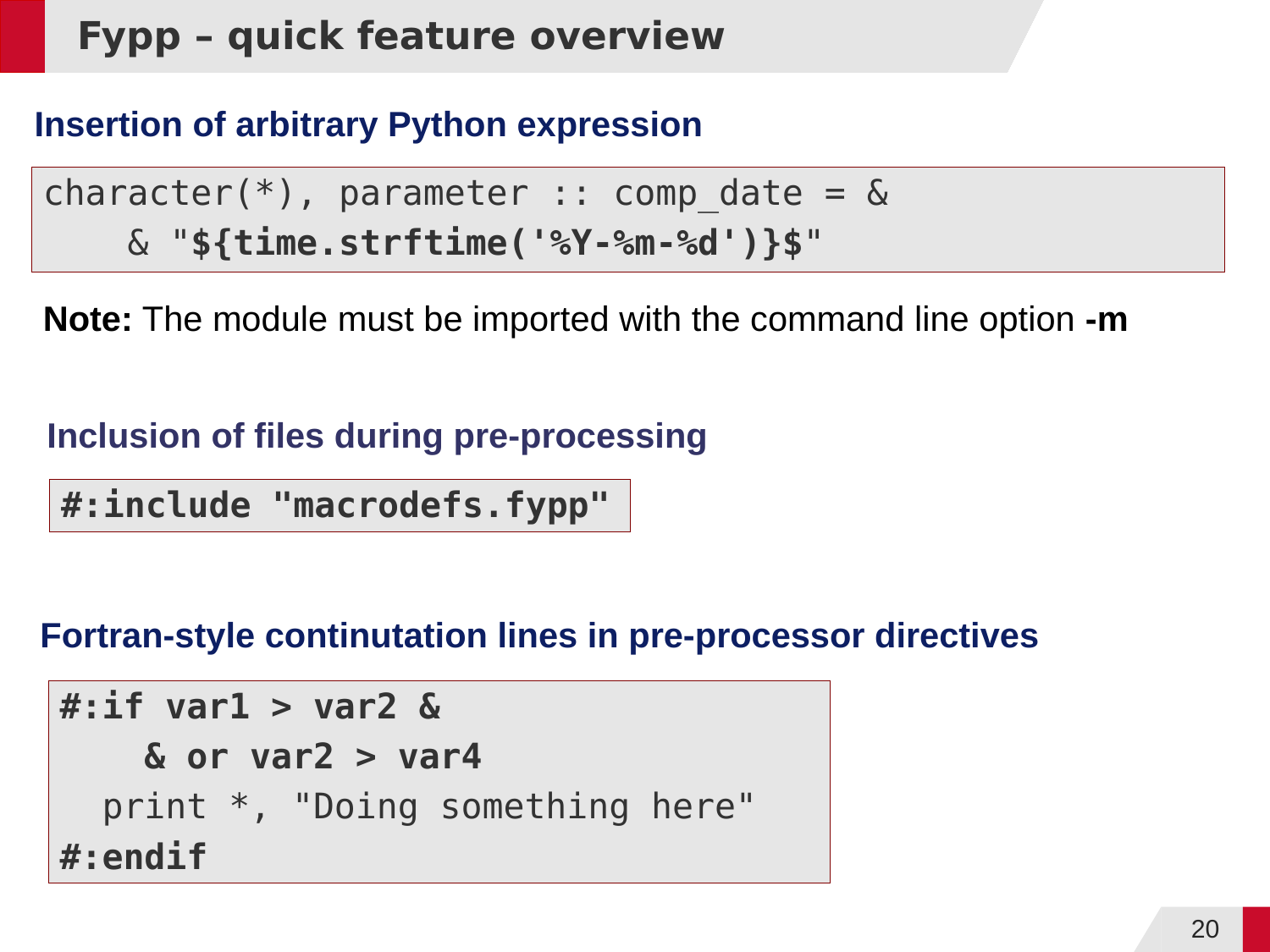#### **Passing multiline string arguments to callables**

```
#! Callable needs only string argument
#:def DEBUG_CODE(CODE)
   #:if DEBUG > 0
     $:CODE
   #:endif
#:enddef DEBUG_CODE
#! Code block passed as first positional argument
#:call DEBUG_CODE
  if (size(array) > 100) then
     print *, "Debug info: spuriously large array"
   end if
#:endcall DEBUG_CODE
```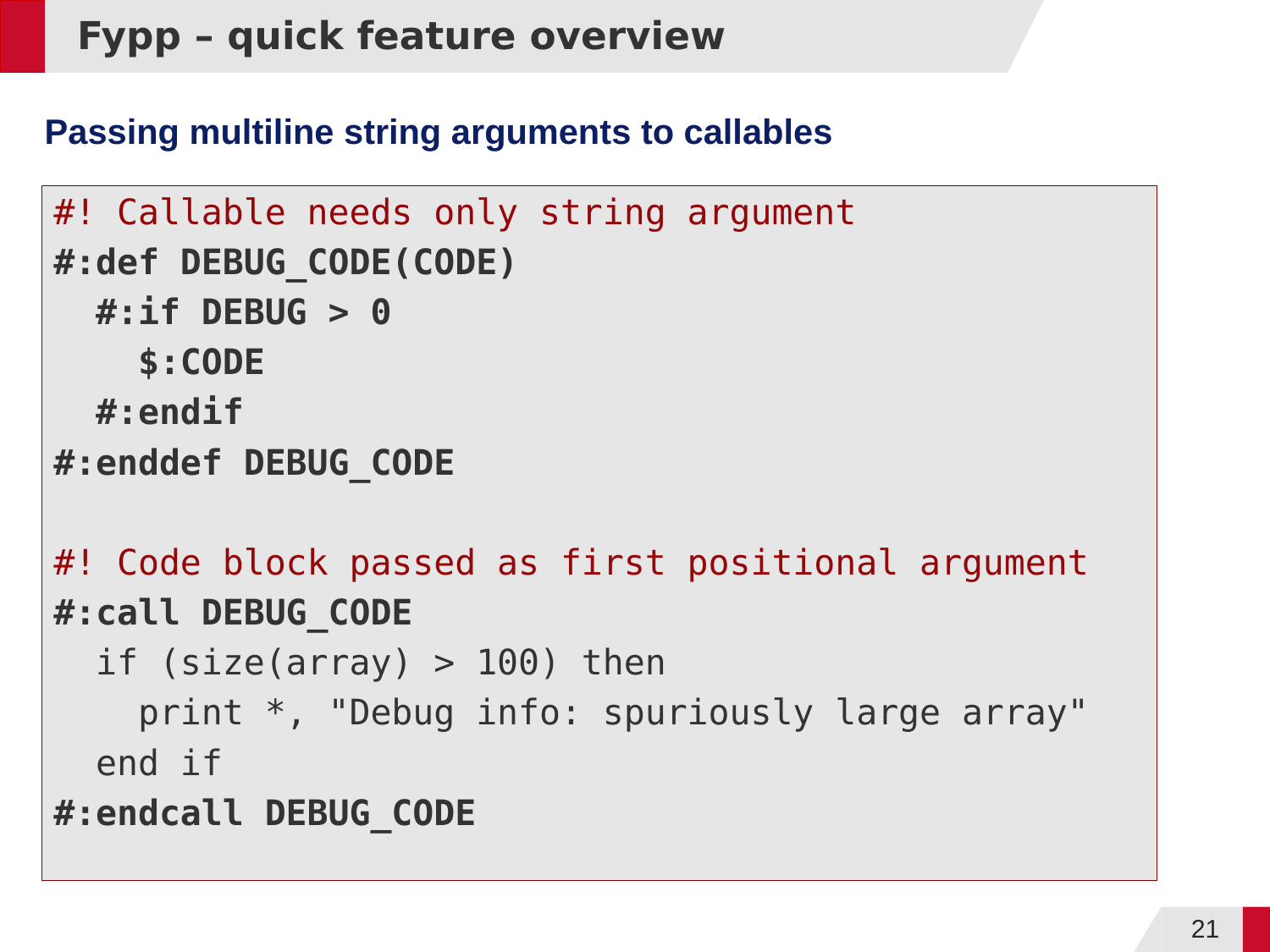#### **Passing multiline string arguments to callables**

```
#! Callable needs also non-string argument types
#:def REPEAT_CODE(CODE, REPEAT)
   #:for _ in range(REPEAT)
     $:CODE
   #:endfor
#:enddef REPEAT_CODE
#! Pass code block as positional argument
#! and 3 as keyword argument "REPEAT"
#:call REPEAT_CODE(REPEAT=3)
this will be repeated 3 times
#:endcall REPEAT_CODE
```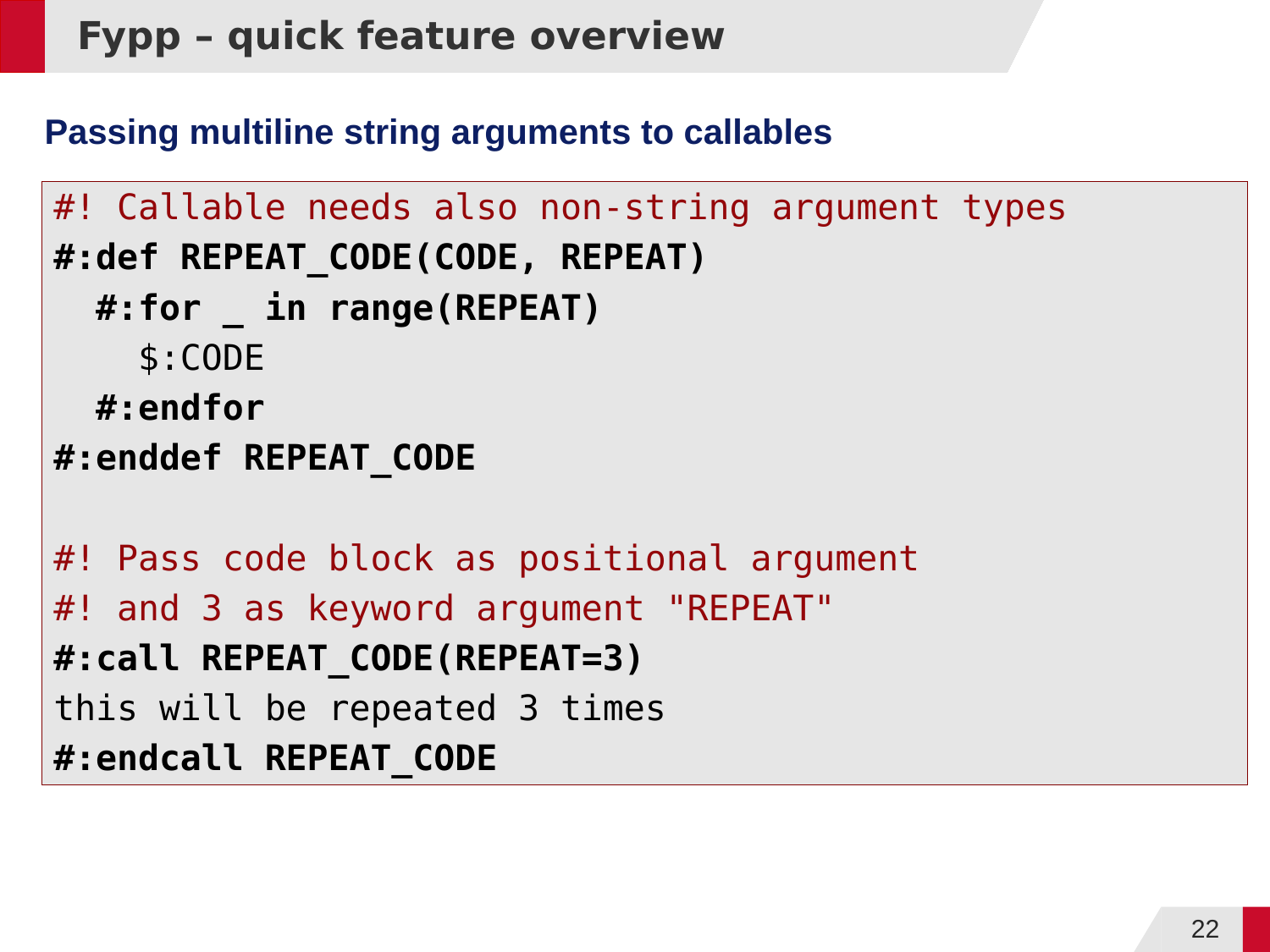#### **Preprocessor comments**

#! This will not shown in the output #! Newline chars at the end will be also suppressed

#### **Suppressing the preprocessor output in selected regions**

**#:mute** #:include "macrodefs.fypp" **#:endmute**

You can suppress all the newlines contained in the include file

#### **Explicit request for stopping the pre-processor**

```
#:if DEBUGLEVEL < 0
   #:stop 'Negative debug level not allowed!'
#:endif
```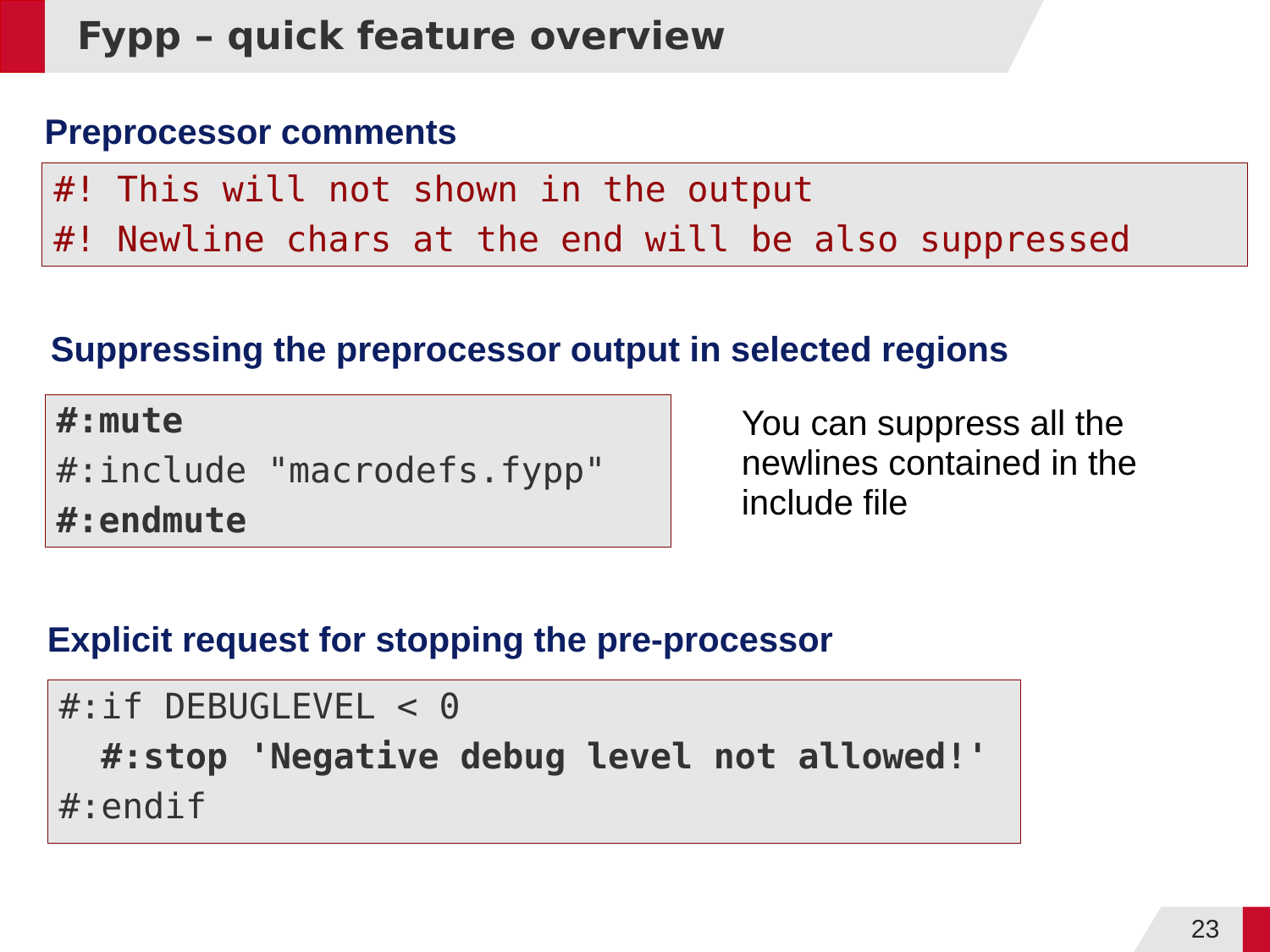#### **Easy check for macro parameter sanity**

```
#:def mymacro(RANK)
   #! Macro only works for RANK 1 and above
   #:assert RANK > 0
 :
#:enddef mymacro
```
#### **Line numbering directives in output (with command line option -n)**

| program test        |
|---------------------|
| #:if defined('MPI') |
| use mpi             |
| $\#$ :endif         |

```
# 1 "test.fypp"
  program test
  # 3 "test.fypp"
  use mpi
  # 5 "test.fypp"
```
#### **and many more …**

See the **[Fypp-manual](http://fypp.readthedocs.io/en/stable/fypp.html)** for more examples and further details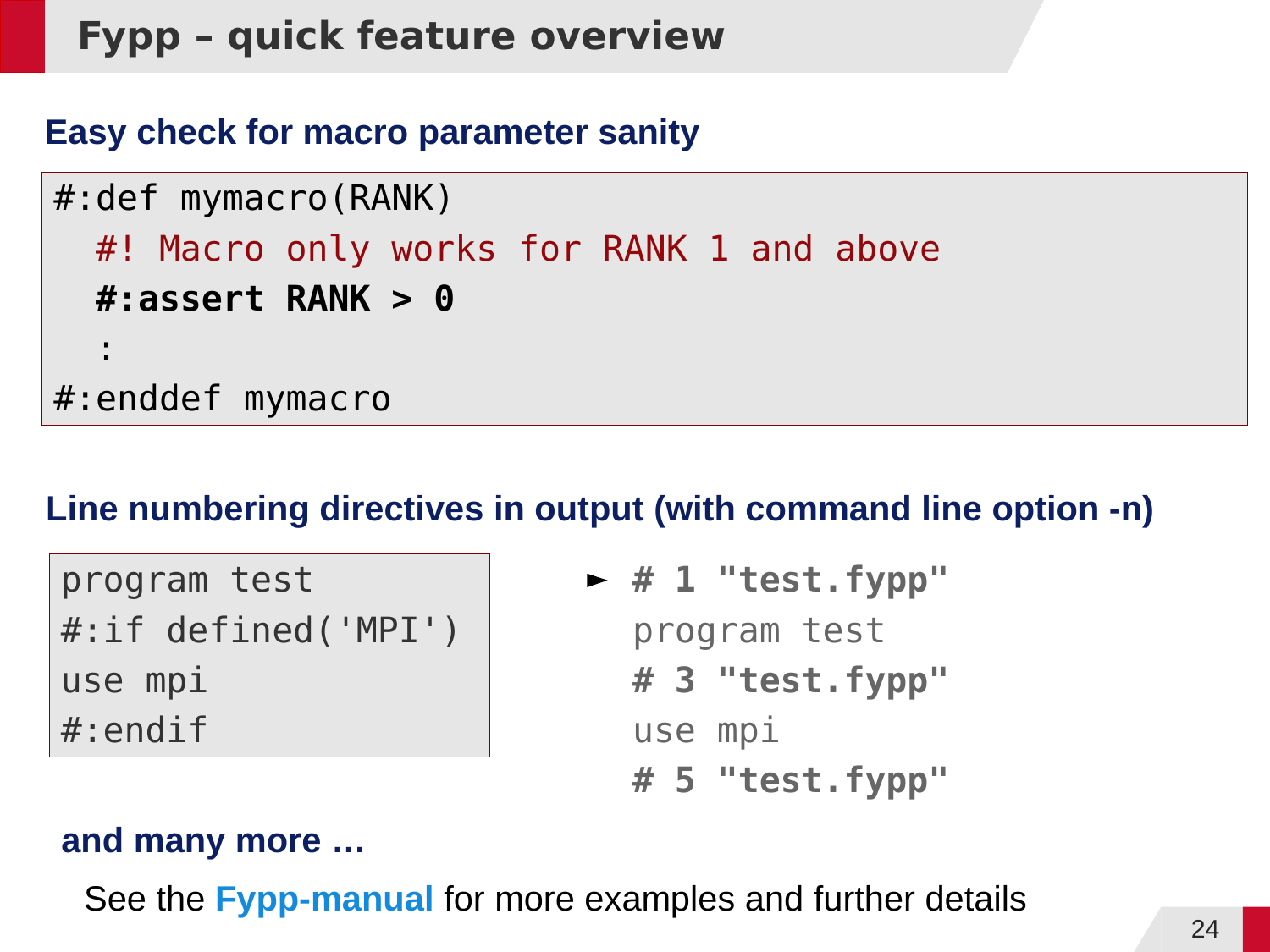#### **Swap the content of two variables of the same type, rank and shape**

• First we create a file with macro(s) useful for working with Fortran in general (Fypp is Fortran-agnostic)

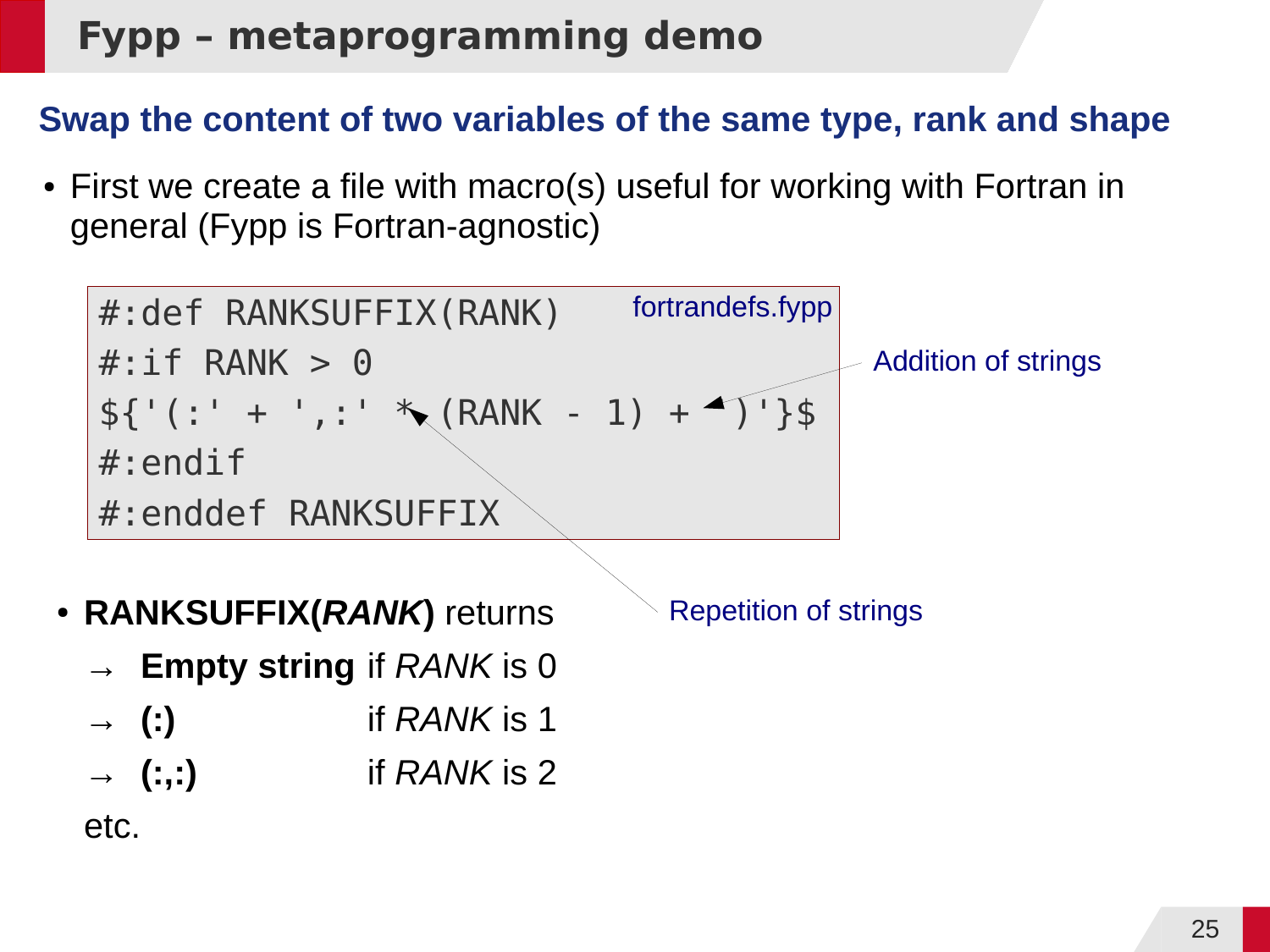• Then we write the generic template for the swap-algorithm

| #:include 'fortrandefs.fypp'                          | swap.fypp |
|-------------------------------------------------------|-----------|
| #:def SWAP ROUTINE TEMPLATE(ROUTINE NAME, TYPE, RANK) |           |
| subroutine \${ROUTINE NAME}\$(aa, bb)                 |           |
| \${TYPE}\$, intent(inout) :: aa\${RANKSUFFIX(RANK)}\$ |           |
| \${TYPE}\$, intent(inout) :: bb\${RANKSUFFIX(RANK)}\$ |           |
|                                                       |           |
| \${TYPE}\$, allocatable :: cc\${RANKSUFFIX(RANK)}\$   |           |
|                                                       |           |
| $cc = aa$                                             |           |
| $aa = bb$                                             |           |
| $bb = cc$                                             |           |

end subroutine **\${ROUTINE\_NAME}\$**

#### **#:enddef SWAP\_ROUTINE\_TEMPLATE**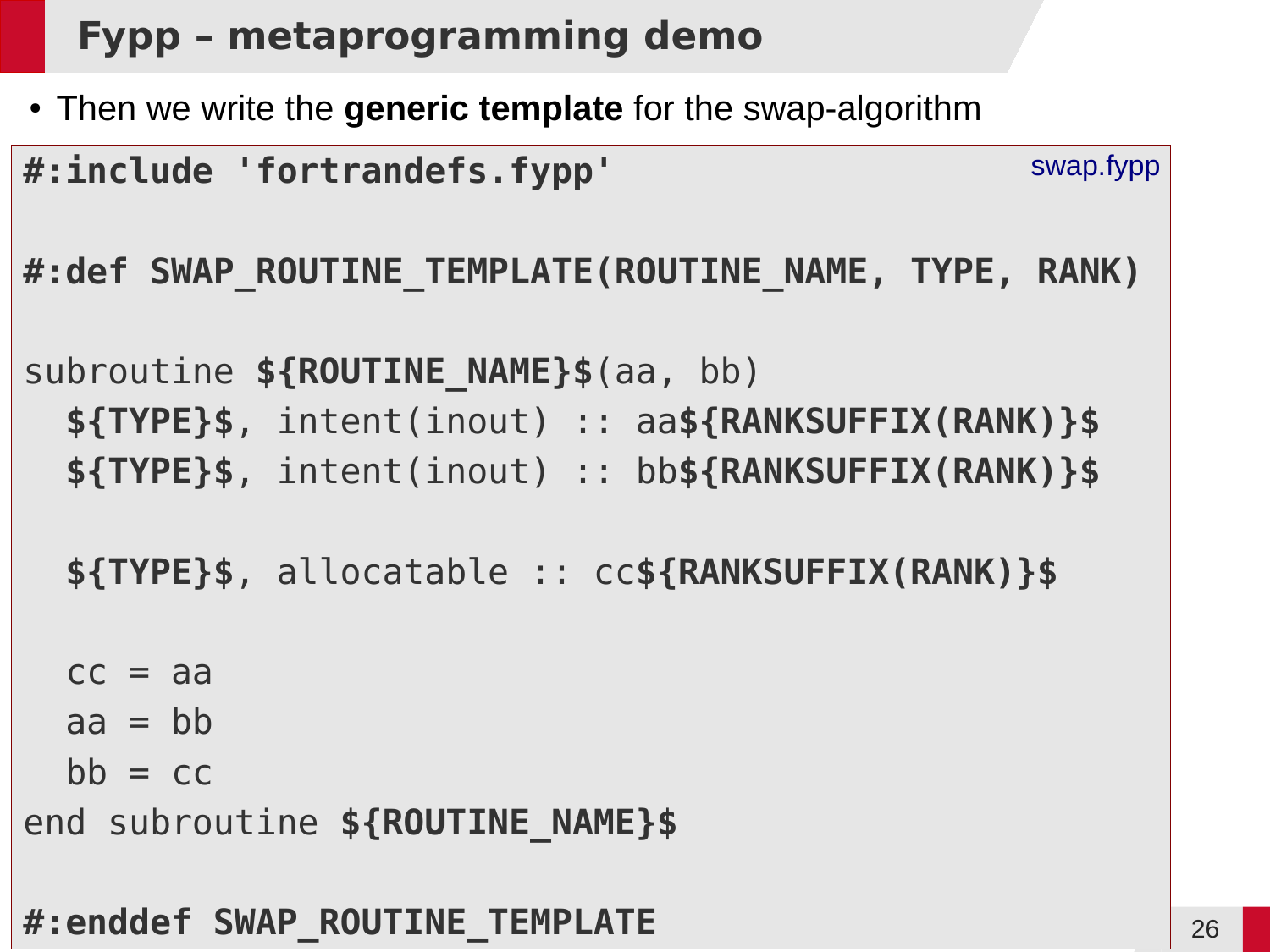● Finally, we create a module with all **specific implementations** we need

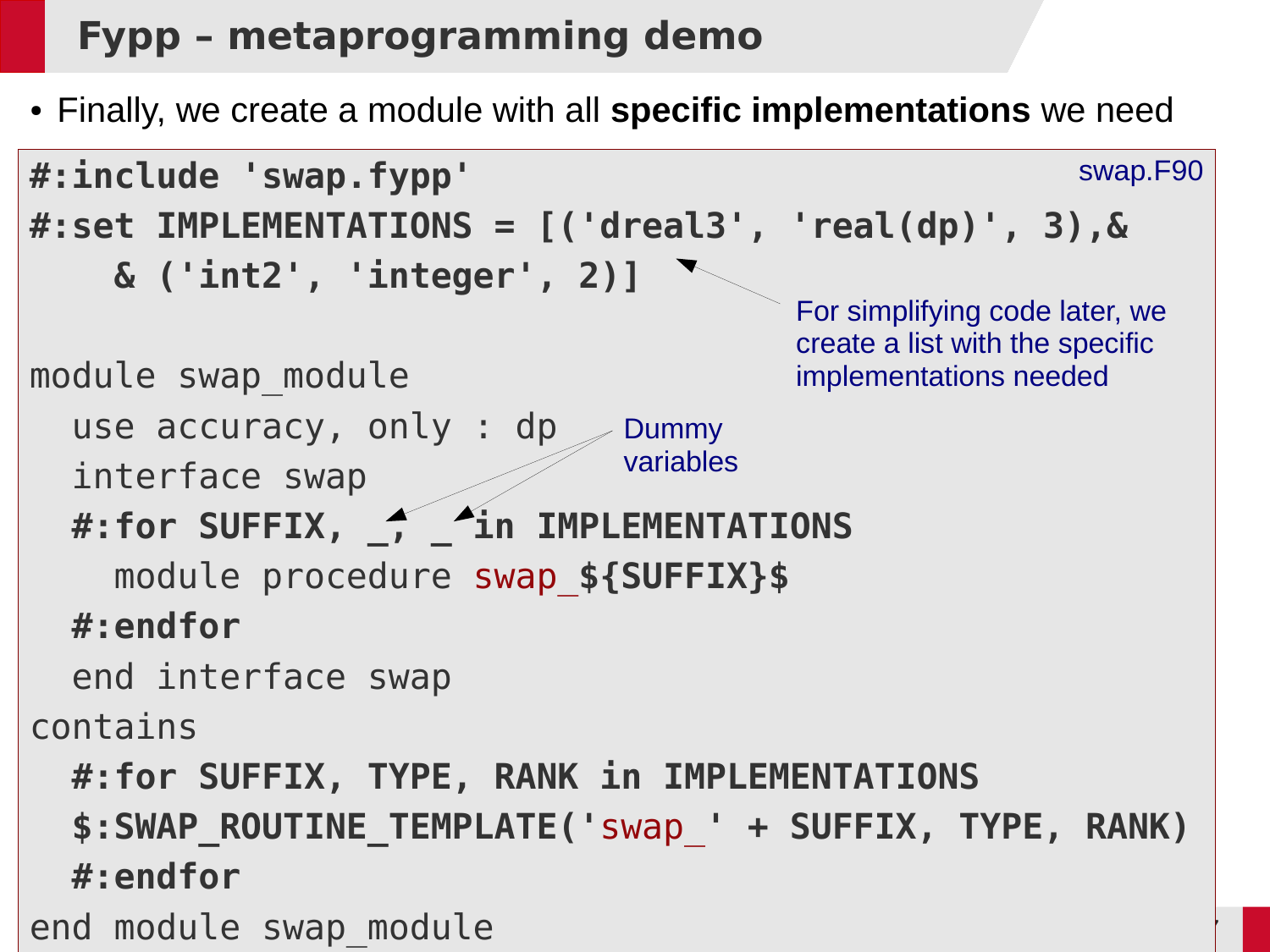• After pre-processing the file with the specific implementations we get

```
fypp swap.F90 swap.f90
```